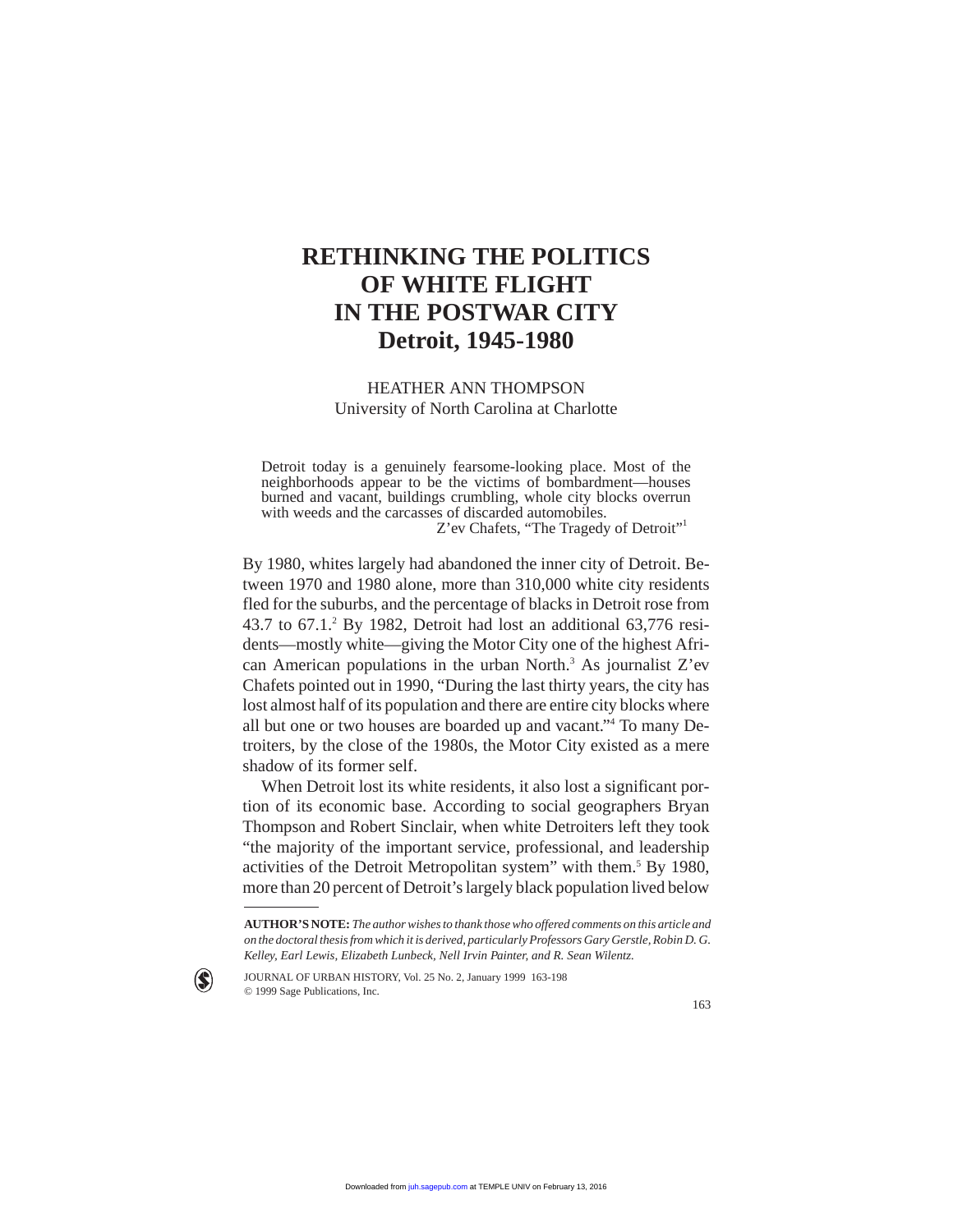the nation's poverty line, and the infant mortality rate in the city had risen to 24.2 percent.<sup>6</sup> Whereas Deroit became more impoverished after 1973, by 1974 neighboring white Oakland County became "the county with the nation's highest average household-effective buying income."7 Whereas the per capita income in Detroit was only \$6,215 in 1980, in neighboring Grosse Pointe Shores, it was \$25,183.8 According to Chafets, "Among the nation's major cities, Detroit was at or near the top of unemployment, poverty per capita, and infant mortality throughout the 1980s."9

To be sure, the devastation of inner-city Detroit was not caused by white flight alone. Beginning in 1973, the nation as a whole began plummeting into an economic recession. And, by the 1980s, industrial capital largely had fled the urban North for low-wage and nonunion areas of the country and the world. Although a national recession and deindustrialization severely compromised the economic health of urban America, hard times cannot fully explain the devastation that befell Detroit. Every major industrial city in the urban North suffered the recession of the 1970s and deindustrialization of the 1980s—but few suffered to the extent that Detroit did. It was when Detroit lost its white population, tax base, and political support that its future was doomed. As Wilbur Rich notes, Detroit was irreparably harmed by "the impact of changing demographics, especially the loss of revenue occasioned by white flight."10 As the city grew poorer, its social deterioration escalated, setting in motion a vicious cycle of greater white antipathy toward the inner city and, in turn, greater social malaise.<sup>11</sup> As the longtime NAACP leader and former deputy superintendent of the Detroit Public School System, Arthur Johnson, noted bitterly in 1990,

Whites don't know a god damned thing about what's gone wrong here. They say, "Detroit had this, Detroit had that . . . " But economic power is still in the hands of Whites. It's Apartheid. They rape the city and then they come and say, "look what these niggers did to the city" as if they were guiltless.<sup>12</sup>

This snapshot of Detroit makes it clear that any study of the decline of urban America must include an analysis of the postwar phenomenon known as white flight.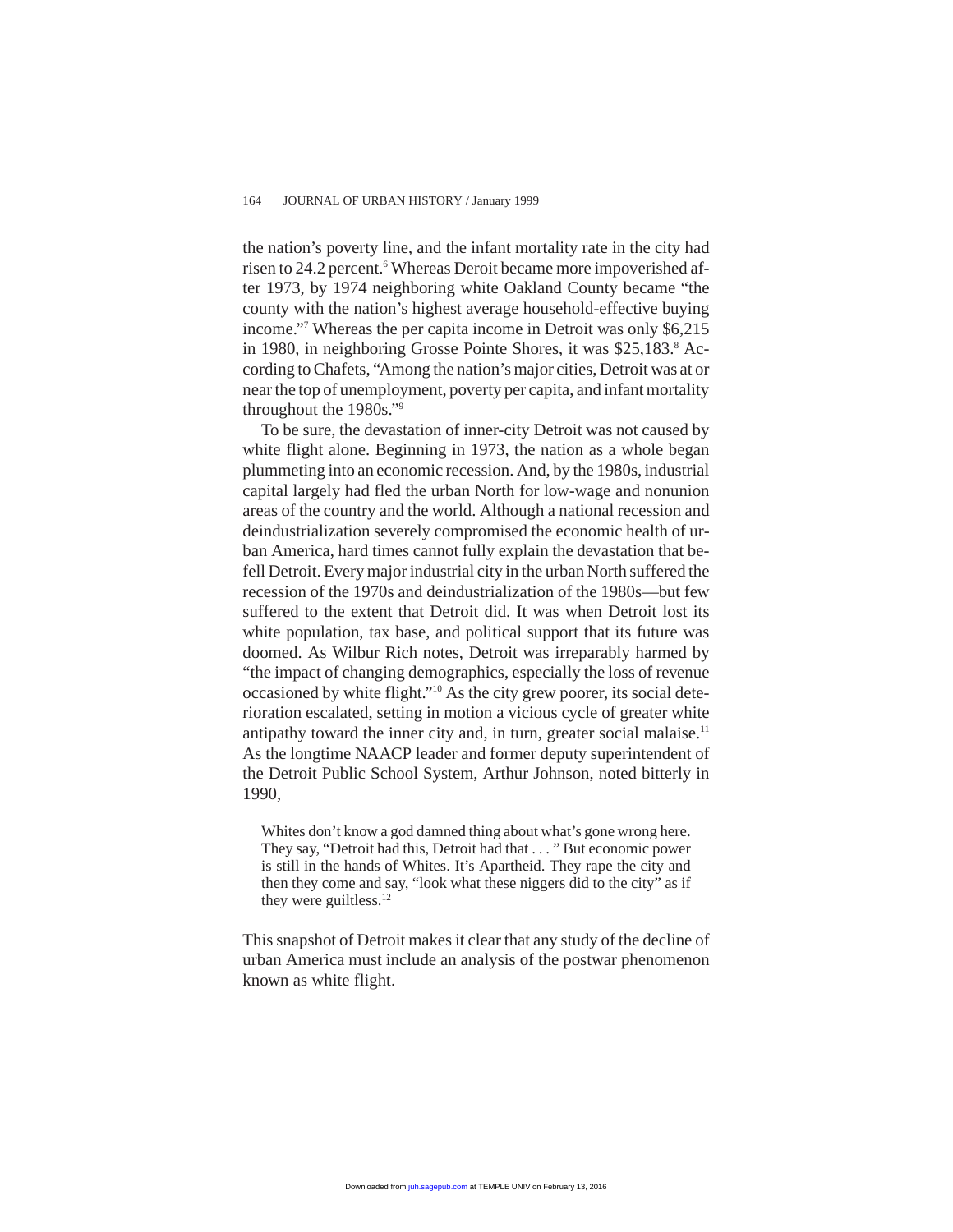While it is widely recognized that America's inner cities had become synonymous with decay as well as depopulation by the 1980s, it is less understood exactly what had happened to cause such decay and to set in motion a white exodus. In the recent literature on the decline of postwar liberalism, the rise of white conservatism, and white flight, a common thesis has emerged. Scholars such as Jim Sleeper, Frederick Siegel, and Jonathan Rieder, for example, suggest that white northerners moved away from the urban center and the liberal fold because of their rational fear of black crime and street upheaval, a natural disgust with urban decay, the increasing welfare dependency of urban blacks, and an equally reasonable belief that their own liberal leaders had abandoned them for this needy, lazy, and often criminal element.<sup>13</sup> According to Sleeper, whites began to feel "with anguish and rage the immediate impact of rising minority dependency, pathology, crime and the desecration of their communities."14 Siegel agrees that whites' faith in the liberal creed was eventually "unhinged by riots, muggings, radical rhetoric, and a veritable kulturkampf."15 It was not that whites abandoned the political tenets of the liberal agenda to eradicate poverty and racial discrimination, but rather, as Jonathan Rieder writes, "crime turned liberalism into a synonym for masochism," and it was the propensity of blacks to commit crimes that caused the noticeable "decline in support for [the] oppressed group" among white community residents.16

These works go on to suggest that the socially inappropriate behavior of urban blacks gave whites good reason to believe that blacks refused to take responsibility for their own plight, that they were often leeches on liberal programs, and that they rejected the honorable values of other immigrant groups—hard work and individual betterment. Thus, growing white conservatism and white out-migration is explained as a direct consequence of the unacceptable conduct and welfare-induced dependency of blacks. It became increasingly difficult, Sleeper argues, for hard-working whites to feel sympathy for the blacks in welfare houses who "were sleeping off another night of noise and mayhem," and whites were understandably incensed by welfare advocates and recipients who "misunderstood the importance of the obligation to work."17 Siegel suggests that "the genuine and even awesome successes of the Great Society in reducing poverty" only began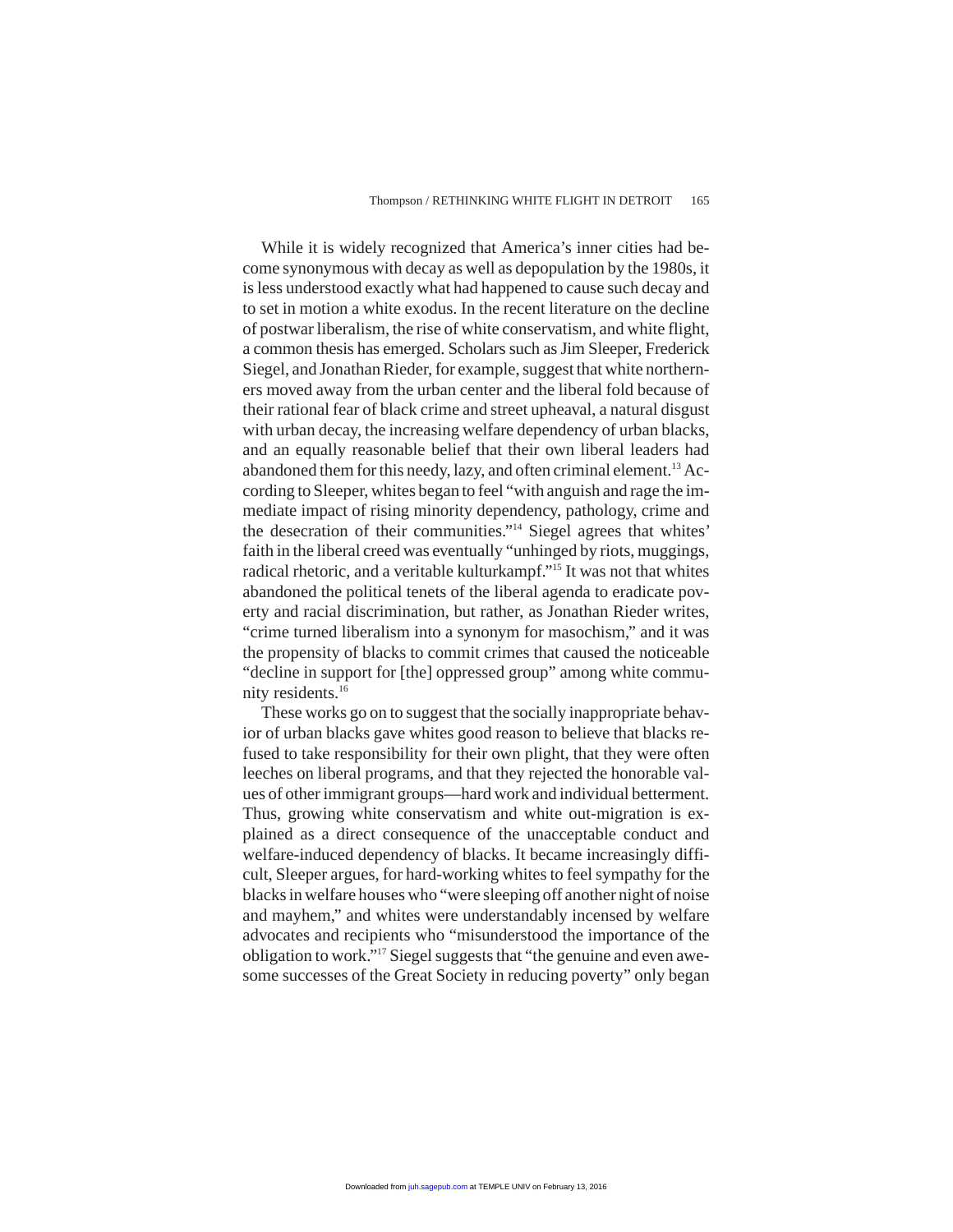to trouble urban whites when they saw the "social pathology" that flourished in the wake of those advances.<sup>18</sup>

The final blow to the viability of postwar liberalism came, these authors argue, when black militants and their white leftist supporters chose to exploit the issue of racism, thus shattering the liberal coalition that urban whites had previously supported. Siegel argues that the black militants' "emphasis on white racism . . . came at a time when, by almost any measure, racism was declining dramatically,"19 and Sleeper wonders "whether white-left and black activists and their liberal apologists should have been a little shrewder and refrained from baiting and reviling... liberal Whites."<sup>20</sup> Apparently, had the successes of the civil rights movement "not been squandered by the militants"21 and had these militants not engaged so readily in "the politics of spite," whites in the urban center may not have abandoned the cause of racial equality and the tenets of liberalism so willingly.<sup>22</sup> When white northerners rejected the politics of liberalism, they were not acting out of an irrational or inborn racial hatred; they had been "pushed" out of the liberal fold by fanatical, self-interested black militants. And when these traditionally liberal whites engaged in racist practices, they were only reacting as a terrified and beleaguered group, sadly disappointed that they could not remain true to their liberal philosophy and coexist with blacks as they would have preferred to do.

This article challenges these views. Clearly, it is not possible to explain growing white conservatism and ensuing white flight simplistically as the product of white racism. It is also historically inaccurate, however, to see urban upheaval and subsequent decay as a creation of northern blacks to which well-intentioned whites were haplessly subjected. Likewise, it is incorrect to locate the roots of white flight in black crime, welfare dependency, or militancy. White Detroiters were not a monolithic group of knee-jerk racists who shrank from anything black and rejected liberalism for addressing the issue of racial discrimination. Nor were they, however, mere victims responding to urban horrors and liberal excesses when they resorted to discriminatory practices or deserted the inner city.

Thomas Sugrue's recent book, *The Origins of Urban Crisis: Race and Inequality in Postwar Detroit*, <sup>23</sup> makes this very point and has gone a long way toward debunking much of the prevailing wisdom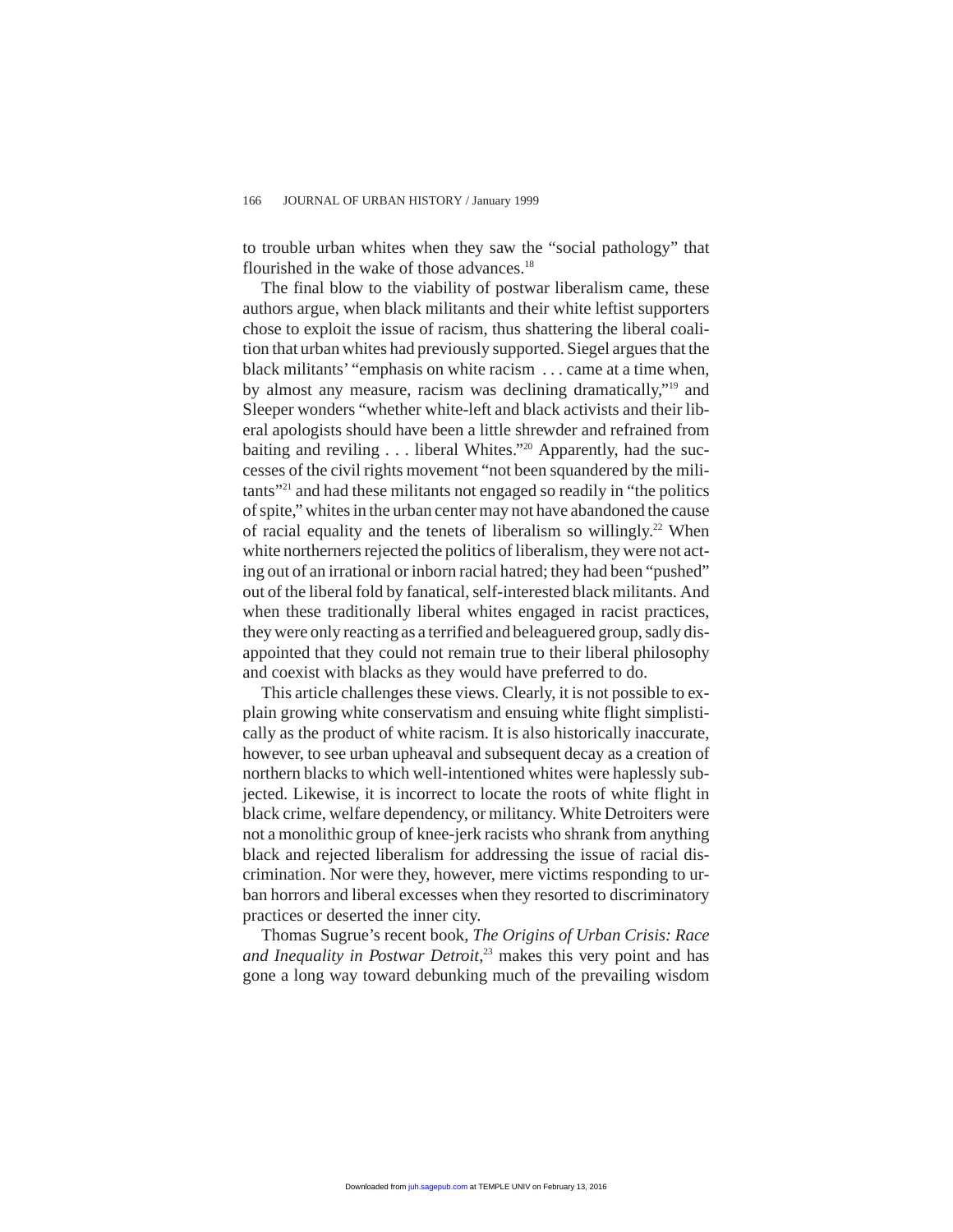about the forces that led to inner-city decline.<sup>24</sup> As Sugrue illustrates, white Detroiters actively, and oftentimes violently, resisted the inclusion of black Detroiters in their neighborhoods long before any militant voice was heard in the African American community.25 Indeed, by chronicling the intense battle for all-white neighborhoods waged by white Detroiters throughout the 1940s and 1950s, Sugrue's narrative certainly complicates historical assumptions about who caused the most civil disorder in the Motor City after World War II (WWII). He argues that the dramatic demise of the inner city should be located not in the 1960s but rather in the 1950s as intense segregation, rigid barriers to black employment, and the surprisingly early onset of deindustrialization combined to polarize Detroiters along race and class  $lines<sup>26</sup>$ 

Drawing from Sugrue's work on Detroit, or Arnold Hirsch's study of Chicago during the same period, it becomes clear that one cannot fully understand the dramatic exodus of whites out of the inner city by beginning with the politically fractured and physically decayed urban centers of the 1980s and 1990s and then, working backward in time, reading the present into the past.<sup>27</sup> Instead, scholars must begin with the Second Great Migration of southern African Americans to Detroit both during and after WWII and examine how both the white and black community evolved socially and politically thereafter. The Second Great Migration injected the controversial, and ultimately insurmountable, issues of race and urban control into northern liberal politics and touched off many heated battles. Clearly, the postwar battles over housing that Sugrue elucidates exemplify this phenomenon. As the decades of the 1940s and the 1950s unfolded, the politics of race came to shake the very foundation on which city liberalism had been erected and, as a result, civic stability was severely undermined.

This article will argue, however, that just as one cannot tie urban collapse to the alleged liberal or black militant "excesses" of the 1960s, new insights into the tumultuous nature of the 1940s and 1950s should not lead one to sound the death knell for the city too prematurely either. While the early battles over segregated housing were extremely important (and themselves disprove the notion that white flight was sparked by black political extremism or unrealistic expectation), these were only the first of many battles that would be waged by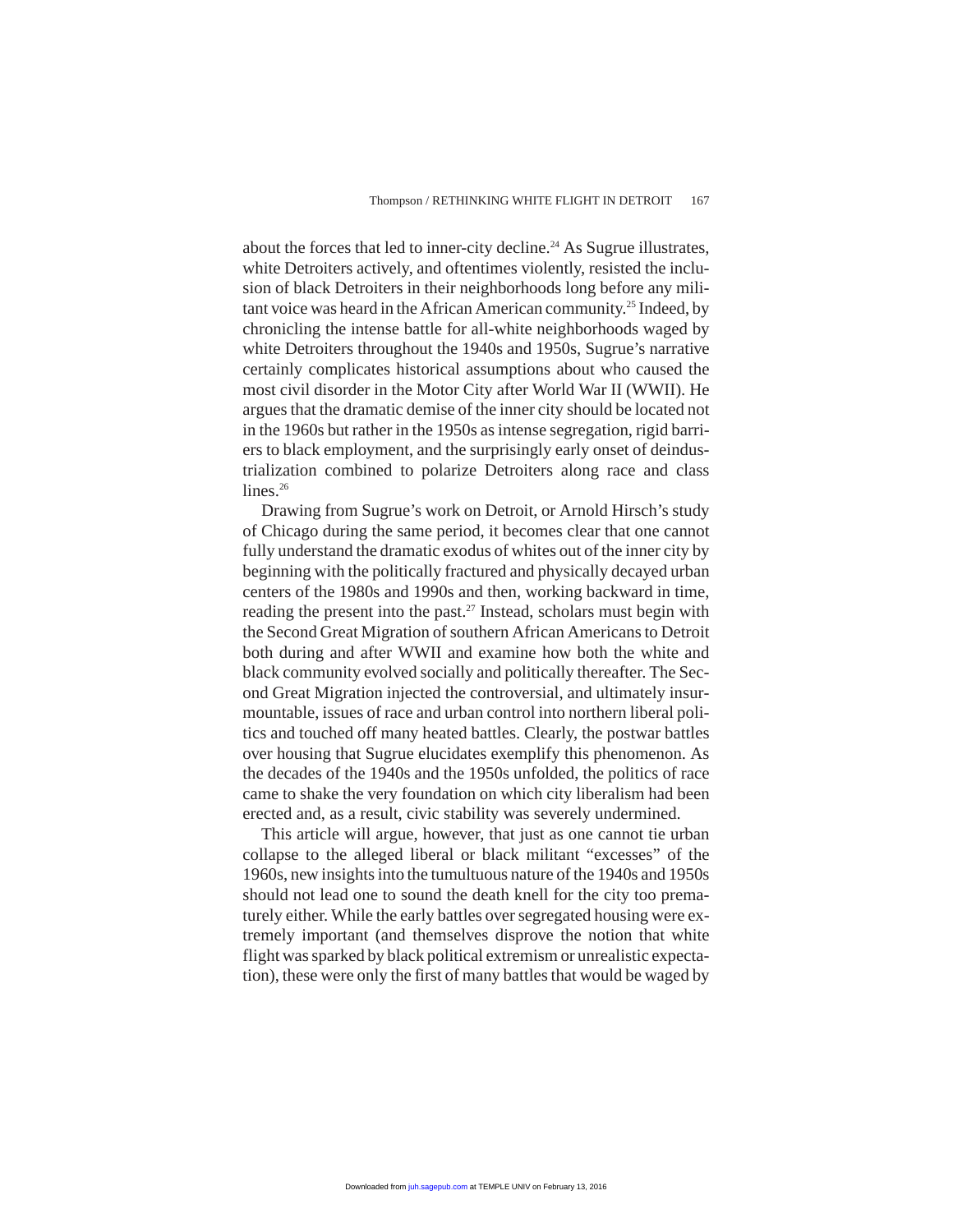black and white Detroiters for control of the city between 1945 and 1975. This article will illustrate that it was the escalating and unwavering determination of both black and white Detroiters to shape the social and political landscape of the city *after* those early battles particularly during the key period 1967-1973—as well as *each* community's growing disenchantment with liberal responses to racial polarization that had the most decisive impact on the long-term viability of this American urban center.

Contrary to much recent scholarship on postwar urban America, Detroit's whites did not totally abandon the inner city or the liberal fold as a result of demographic disruption in the 1940s, battles over housing in the 1950s, welfare and crime in the 1960s, or even in direct response to the riot of 1967. Actually, it was after the riot that black and white Detroiters waged a series of protracted battles, for equality and control, respectively, in neighborhoods, schools, workplaces, courtrooms, and, most important, vis-à-vis law enforcement. And, significantly, the *conclusive* battle was not fought until 1973. That year, whites finally lost full *political* control of the city in a bitterly contested mayoral election.<sup>28</sup> It was not until whites experienced this devastating and irrevocable loss that they finally conceded defeat and decided to withdraw their troops from the battlefield for good. The exodus from the city that followed this election proved disastrous for Detroit since fleeing whites took much of the urban tax base, commercial enterprises, and manufacturing base with them.29 This white abandonment, in combination with the severe recession economy that also followed the 1973 election, is what made the collapse of the Motor City a virtual certainty. Clearly, one must locate white flight in the complex social and political history of the city over the course of the entire postwar period and, particularly, in the decisive events that took place in both the white and black community after 1967.

Between 1910 and 1966, the number of African Americans living outside of the South rose from 800,800 to 9.7 million—an elevenfold increase.<sup>30</sup> The most concentrated movement of people occurred during the years around World War I (WWI) and WWII as the labor markets of the northern cities opened up to blacks. Although much scholarly attention has been paid to the Great Migration during WWI, in fact the Second Great Migration during and after WWII was far more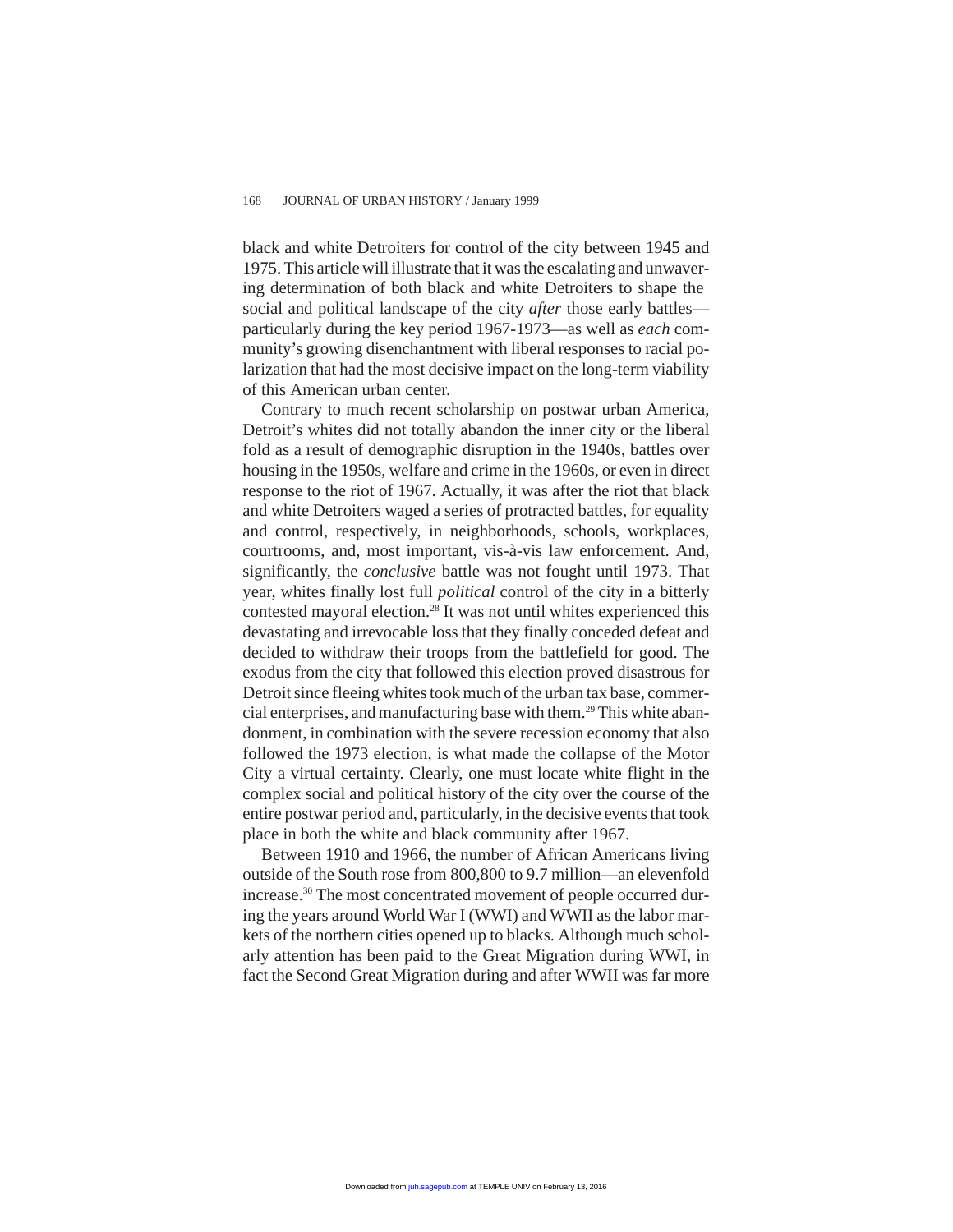striking—both quantitatively and qualitatively—because of the impact it had on the urban center and its workplaces. Of the 6.5 million blacks who moved from the rural South to the urban North between 1910 and 1970, 5.5 million of them migrated after  $1940$ .<sup>31</sup> As a result of this massive migration, the spatial geography of cities such as Detroit was fundamentally altered, the urban working class was dramatically recomposed, and, within the city's African American and ethnic white communities, a completely new set of social as well as political beliefs and expectations began to emerge.

For African American migrants to Detroit, the sojourn north had been fueled by an intense desire to participate fully and equally in the social, economic, and political life of the city to which they were moving. When Detroit became their home, that desire only intensified, leading them to greater social and political activism. The ethnic and native-born whites who had called Detroit their home long before WWII, however, shared an equally fervent desire to maintain the racial status quo as well as their dominance in the social and political spheres. As increasing numbers of African Americans poured into the Motor City after 1945, and as these African Americans, from every class position, escalated their drive for social, economic, and political equality, ethnically diverse Detroiters sought unity in their identity as "white Detroiters." Their desire to maintain the racial status quo as well as their hold on city power only intensified.<sup>32</sup>

During the twenty years that followed the Second Great Migration, the chasm between how the African American and ethnic white communities each envisioned the future of city, as well as workplace relations, widened.33 As Detroiters came to see the future of their city in increasingly dichotomous ways, the Motor City lurched slowly but inevitably toward social and political crisis.

In 1951, neither the white nor the black community in Detroit saw the issue of race relations as insurmountable, yet each recognized that it was a very real concern—one that could potentially polarize the city. A detailed survey of the city's white and black population, conducted by the Detroit Board of Commerce in 1951, revealed that 47 percent of whites and 41 percent of blacks thought that "Negro-White Relations" was in the top-three issues that were "most important to do something about in Detroit."34 A full 20 percent of city whites and 26 percent of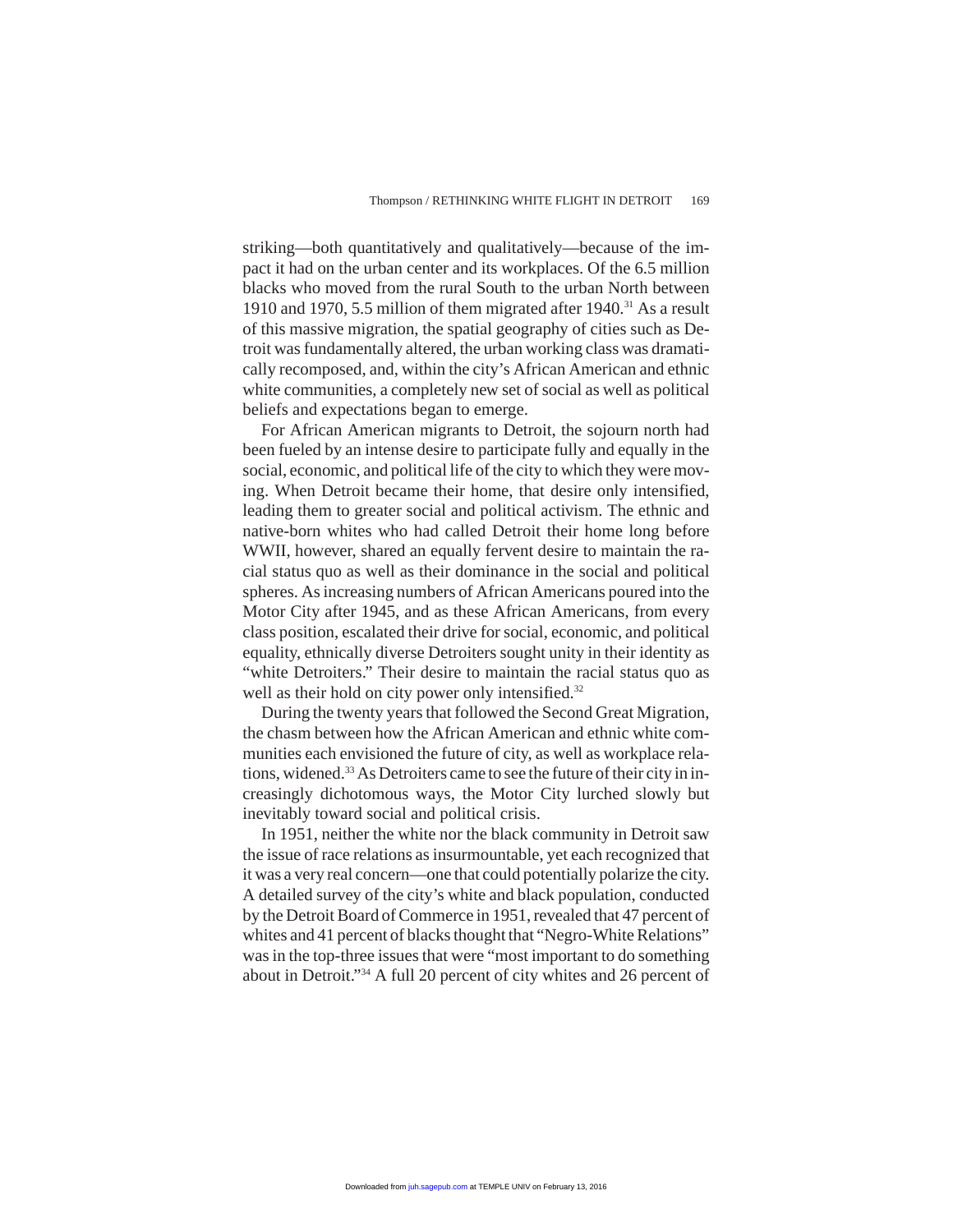city blacks surveyed thought that race relations was the top most important issue to address.<sup>35</sup> What would make race relations more, not less, volatile over time was the fact that the city's black and white communities came to hold very different ideas about what exactly should be done to bring racial stability to Detroit.

Immediately after WWII and into the 1950s, the issue in Detroit that most often split city residents along racial lines was housing particularly the proposed construction of public housing.<sup>36</sup> The first thing that southern blacks needed when they came to Detroit was a place to live. In the earliest years of migration, many black Detroiters lived on the city's lower east side in the so-called Black Bottom. In 1945, more than 98 percent of the lower east side was black. Only 8 percent of these residents owned their home, which left 92 percent renters.37 After 1950, the African American population of Detroit voluntarily and involuntarily began to seek housing outside of the lower east side. As the black community began to insist on integrated and equitable housing in Detroit, racial tensions escalated accordingly.

Black Detroiters surveyed in 1951 were fairly optimistic that, with the help of their active civil rights leadership, conflicts, such as those over housing, could be resolved peacefully. The fact that organizations like the NAACP were so willing to take on the issue of housing discrimination fueled much of this optimism, as did the abiding faith that the North was utterly different from the South and thus segregation would eventually be an anathema.

The black community's insistence that city housing be integrated, and the activism of the NAACP to that end, however, convinced many whites that race relations were, in fact, getting much worse. Many city whites held steadfastly to the belief that segregation was the way to achieve racial harmony. Several whites surveyed in 1951 made their distaste for integrated neighborhoods quite clear. One white Detroiter wrote, "I'd like to see the city sectioned off and have different races sectioned off and each live in their own area. I hate to see a territory invaded, like by colored."38 The desire for segregation was expressed a different way by another white respondent who wrote, "Send them to Africa. Make a community of their own. Send them back South. Send them."39 Another wrote, "I don't like all the mixing with the colored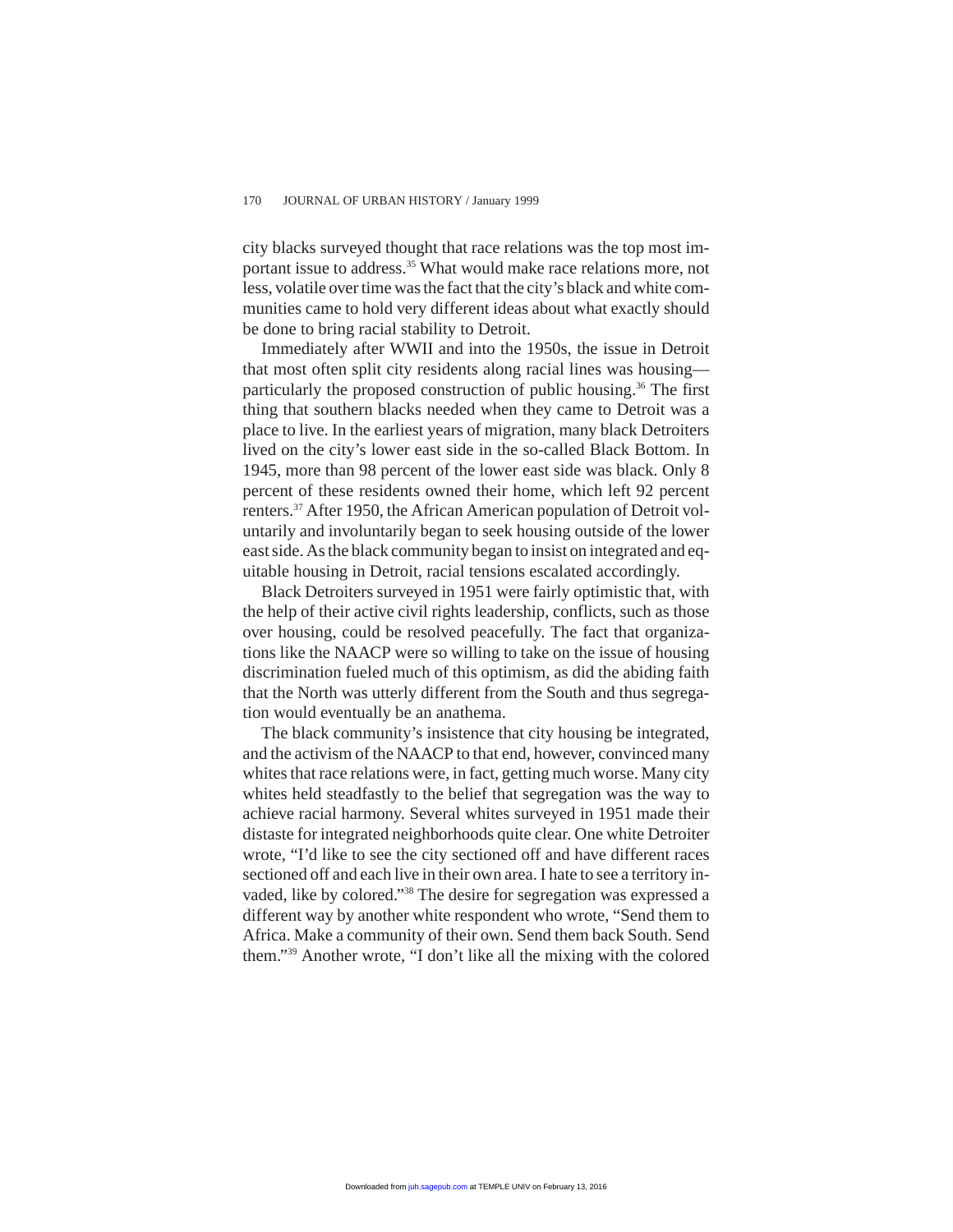people. They're moving into this neighborhood and there is nothing you can do about it."40

While most whites accepted blacks' presence in the city, their vision of how and where blacks should live in that city was increasingly out of synch with the vision of blacks themselves. The white community tended to want a segregated city, whereas the black community wanted total integration. In 1951, while only 2 percent of white Detroiters surveyed suggested keeping blacks out of Detroit entirely or sending them back to the South, a full 68 percent advocated some form of city segregation when they were asked what should be done about Negro-white relations.<sup>41</sup>

During the 1950s, it was not only the issue of housing that began to divide the white and black communities along racial lines. Education, employment, and law enforcement also contributed dramatically to the contending views of what Detroit should be. Of these issues, the one that served to divide the black and white communities the most after migration, and what fueled their divergent visions of Detroit, was law enforcement.

In the years following the Second Great Migration, whenever conflicts would erupt over the contentious issues of housing, education, or employment, it was the Detroit Police Department (DPD) that was charged with restoring law and order. Yet as the decade of the 1950s unfolded, increasing numbers of black citizens began to feel that the police singled them out for harassment and punishment, that police officers were themselves racially biased, and that the police did not serve and protect blacks and whites equally. In 1951, 21 percent of Detroit blacks surveyed, compared with only 4 percent of whites, "included the Police Department as one of the three most important matters that needs attention in the city."42 One black respondent noted that the police "are too prejudiced. All Negroes look alike to them; they can't tell a good Negro from a bad one."43 Another suggested that "the police shouldn't be so quick to shoot and go into homes and wreck them as they do some Negro homes."44

As with housing, education, and employment, local civil rights leaders tackled the issue of discrimination within law enforcement openly and actively. In 1957, the NAACP conducted "an analysis of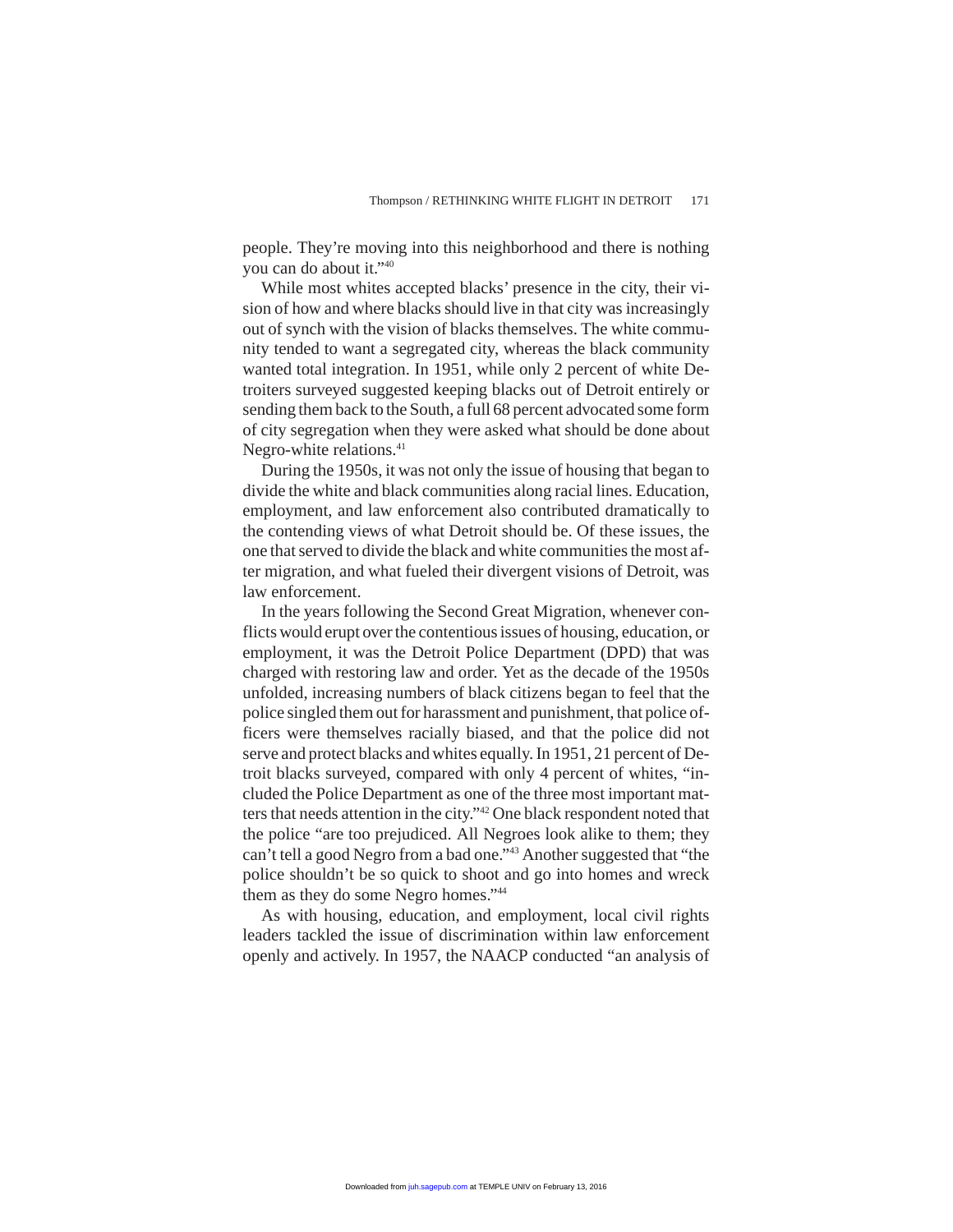police brutality complaints reported to the Detroit Branch NAACP in the period from January 1, 1956 to July 30, 1957."45 With this report, the NAACP intended to bring the city's attention to what it felt was rampant discriminatory behavior on the part of the DPD and to make suggestions for ameliorating the problem. The organization noted in its report that it had received 103 complaints and that the most frequent type of complaint stemmed from "physical assault followed by racial epithets."46 To correct this situation and mend policecommunity relations, the NAACP suggested "organizing a representative biracial citizens group to make a survey of the police department and recommend improvements based on their findings."47 As with housing, education, and employment, however, the white community as a whole did not appear to share this penchant for integrated, interracial solutions.

As the 1950s drew to a close, both the black and white communities in Detroit had come to see the same city in very different ways. The experience of the Second Great Migration fueled the black community's faith in the possibility that African Americans could live in an integrated and nondiscriminatory city. Their experiences in Detroit during the 1950s made them even more committed to creating such a city once it became abundantly clear that it did not yet exist. Whites, however, had sought to maintain the status quo from the earliest days of the migration, and, as the 1950s unfolded, their commitment to maintaining community power and to keeping the city racially segregated only intensified. As the survey of 1951 concluded, "deep differences of attitude divide Detroiters most notable are differences on race relations and labor-management relations . . . on race and on economic group interests, major forces pull the community in opposed directions."48

Yet while the issue of race had become more palpable and increasingly divisive over the course of the 1950s, fueling repeated acts of ugly violence, neither the white nor the black community was yet convinced that their vision of the city would not triumph. Issues of housing, education, employment, and law enforcement clearly reflected an increased degree of racial polarization and showed that the social and political agenda of city whites and blacks had diverged dramatically between 1945 and 1960. But in 1961, it appeared that a new day was dawning in the Motor City. That year, black and white Detroiters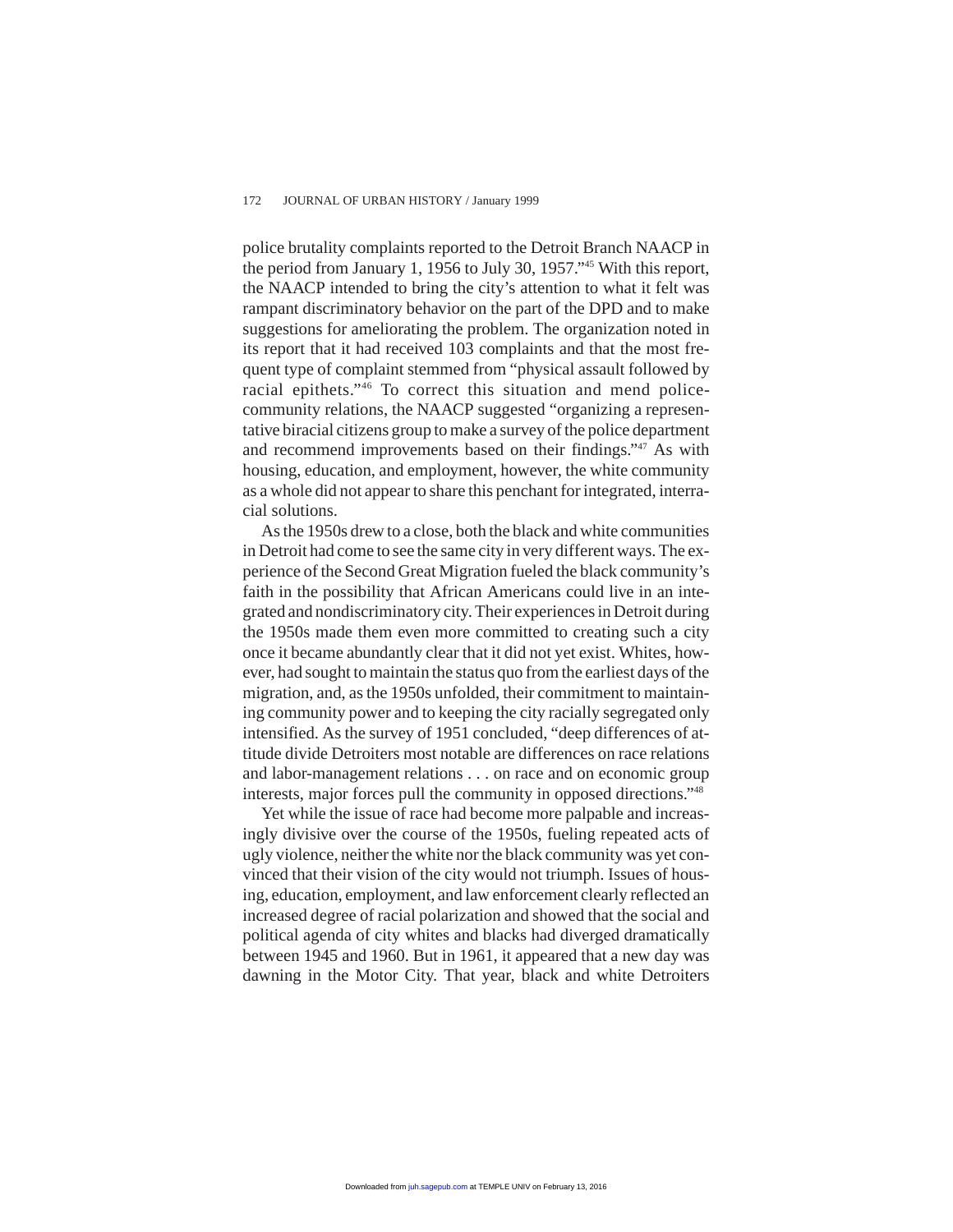reached a political compromise, and, for that moment, the future looked bright to all. After 1961, Detroiters looked forward to their city becoming a "model city," home to a coalition of liberal voters both black and white. The Motor City was to be a place where blacks and whites would, to a degree never seen before, work toward creating a Great Society.

Indeed, the year 1961 was a watershed in Detroit's political history. Despite the racial tensions that had simmered and flared in the city throughout the previous decade, a young liberal newcomer, Jerome Cavanagh, had successfully appealed to a racial cross section of liberal democratic voters and won the office of mayor. Cavanagh held out hope to both black and white voters that each would have a secure niche in city politics and each equally would affect how racial tensions in the city would be resolved.<sup>49</sup>

By the mid-1960s, Detroit's eventual demise was by no means a foregone conclusion. According to Daniel Patrick Moynihan, "Detroit had everything the Great Society could wish for in a municipality" including two black congressmen as well as "a splendid mayor and a fine governor."50 It seemed that Detroit had "found the road to racial peace in the programs and policies instituted by [Mayor Jerome] Cavanagh, with assistance from the Democratic administrations in Washington."<sup>51</sup>

The Cavanagh administration in Detroit fully shared Washington's penchant for addressing the needs of the urban poor through a plethora of committees and social programs. After 1964, liberal leaders in Detroit pushed hard for projects like Head Start, the Model Cities/Model Neighborhood Project, and, more generally, a local extension of the Community Action Program (CAP).<sup>52</sup> In Detroit, CAP took the form of the "City of Detroit Mayor's Committee, Total Action Against Poverty," or TAP. TAP was premised on the same hopes as the national CAP—that institutions would respond in positive ways to urban protest, and the protesting urban poor would accept the necessity of compromise.53 TAP soon spawned four neighborhood community action centers and eight subcenters, each providing services to the city's disadvantaged residents.

Throughout the 1960s, the activities of Detroit's NAACP and Urban League, each considered a mouthpiece of the black community in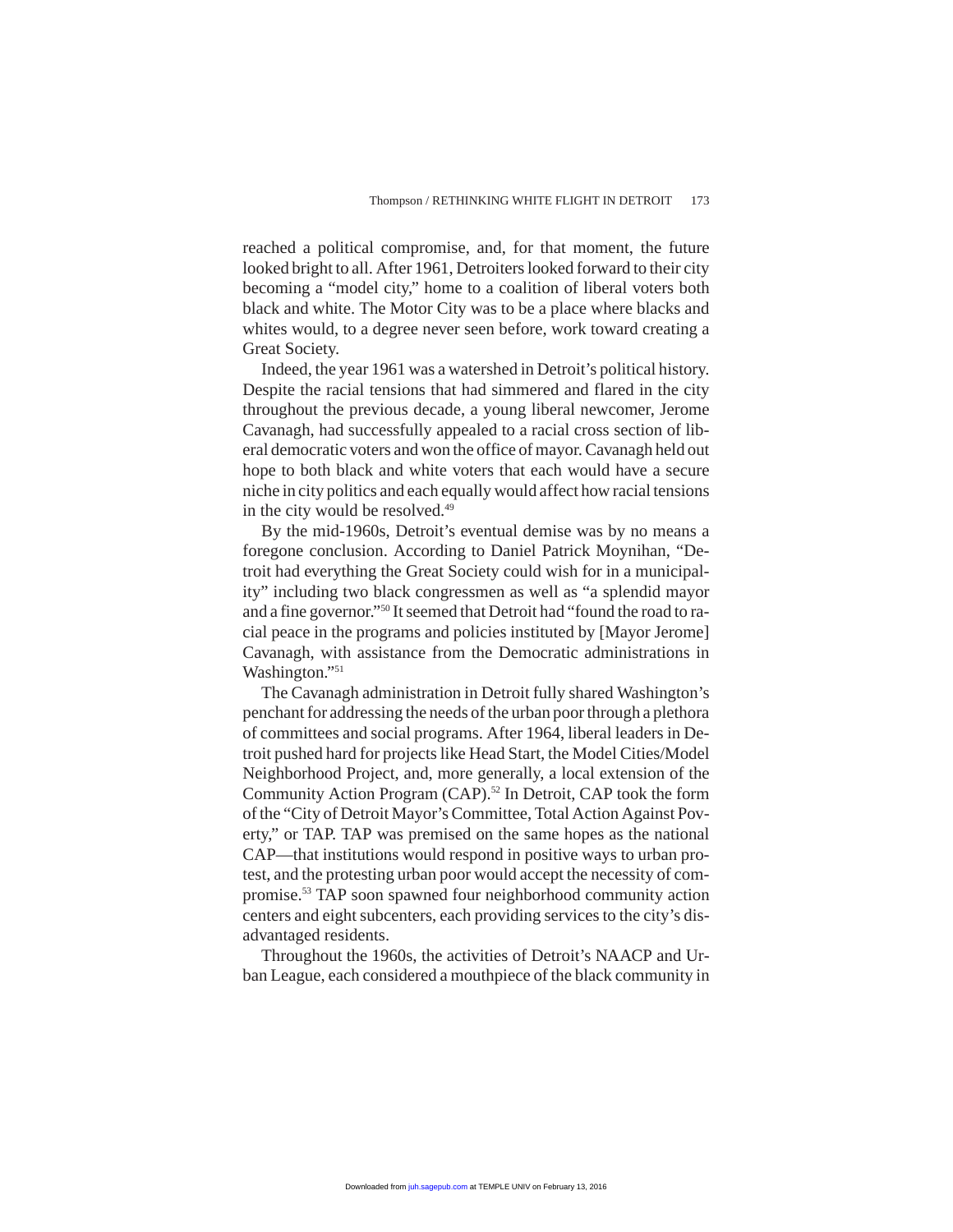city politics, became virtually synonymous with the activities of the city's antipoverty campaigns. Indeed, it was the very presence and activism of black civil rights leaders within the new liberal coalition of Detroit that pushed the myriad social programs to address the poverty issue less in the abstract and more explicitly in terms of race.

By 1965, however, it began to greatly concern the civil rights leadership of Detroit that, despite Cavanagh's election, the economic inequality of whites and blacks in the city appeared to be staying the same at best and, quite possibly, getting worse. Complaints filed with the NAACP and the Michigan Civil Rights Commission in this period indicate that white employers still actively resisted admitting blacks to the higher paying occupations, white merchants still charged exorbitant amounts for food and clothing in neighborhood stores, and white landlords continued to overcharge for housing, while white real estate agents attempted to relegate blacks to the least developed and most impoverished neighborhoods in the city. Indeed, the racially based economics of housing was still one of the most serious problems facing Detroit's black citizens from every socioeconomic background.<sup>54</sup>

Unemployment continued to be another serious and chronic problem for blacks in Detroit despite the economic prosperity of the city in general. According to a Detroit Planning Commission report, by 1970, in one Detroit neighborhood, more than 90 percent of the total number of applicants for what residents viewed as "decent jobs" were black; 96 percent of those applicants were unemployed. At one neighborhood employment center, between January 1 and May 31, 1970, there were 1,173 applicants: 1,139 black, 33 white, of which 1,132 fell below the poverty level.<sup>55</sup> It was not uncommon in some black neighborhoods for the general unemployment rate to hover above 15.8 percent and for the unemployment rate of 18- to 24-year-olds to be more than 38 percent.<sup>56</sup> This staggering black unemployment existed in a city whose overall unemployment rate had bottomed out at a fifteenyear low of 3.8 percent in 1968.<sup>57</sup>

The social cost of this economic deprivation for the poorer sections of the black community in Detroit was enormous. Throughout the 1960s, numbers of unemployed black Detroiters were forced onto the welfare rolls. While the effects of job and housing discrimination frayed the social fabric of many black families, and while many of the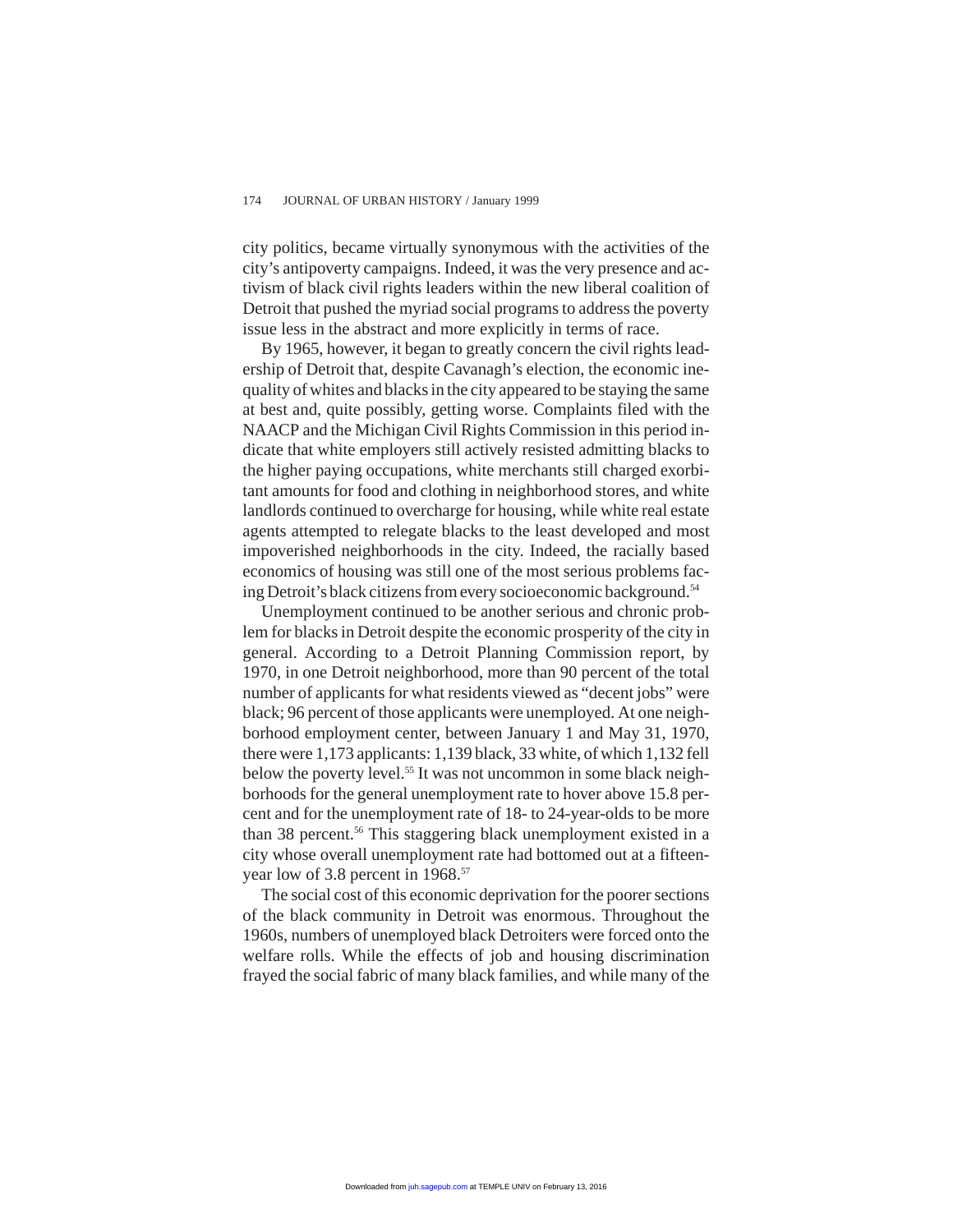breadwinners in black families were forced to apply for welfare benefits, white Detroiters increasingly began to suspect that blacks had a greater propensity to be lazy—incapable of ascribing to the timehonored value of hard work.

White Detroiters who came to hold this view of blacks in the city rarely evaluated their own complicity in the creation of economic distress in the black community. In addition, because they were blind to the very real class differences within the black community itself, their suspicion that blacks were turning Detroit into a haven for welfare leeches was ill informed. In fact, in January 1965 few families in the city of Detroit were receiving government relief, and by no means were all of the Detroiters receiving aid black.<sup>58</sup> Furthermore, white Detroiters greatly overestimated the extent to which blacks who did receive welfare payments could financially benefit from that system. As late as 1971, the Detroit Charter Revision Commission (DCRC) reported that persons on welfare received only forty-four dollars per month to cover "food, clothing, school expenses, entertainment, bus fare, personal care, everything."59 Notwithstanding the reality of the relationship between black Detroiters and welfare, throughout the 1960s whites became increasingly convinced that blacks were milking the system.

Whereas battles over housing, schools, and jobs each still fueled much of the racial conflict that plagued Detroit, by the mid-1960s it was again the issue of law enforcement that generated the most insurmountable racial conflicts. In fact, it was the actions of the DPD that plunged Detroit, which had for years just simmered with tension and conflict, into a full-blown urban crisis. Although the city had become increasingly integrated over the course of the 1950s, the fact that there were still few blacks in the ranks of the DPD generated myriad problems.

By 1965, Detroit blacks had heard too many tales of friends and relatives being mistreated by the police. Although incidents in which Detroit police officers overlooked white citizen harassment of blacks (or ignored the physical assault of blacks taken into custody) infuriated black Detroiters, it was the fact that these incidents happened on a routine basis that inflamed them. Between May 1961 and February 1964, for example, there were 1,507 "altercations" between the police and Detroit citizens, resulting in the injury of 1,041 citizens, the ma-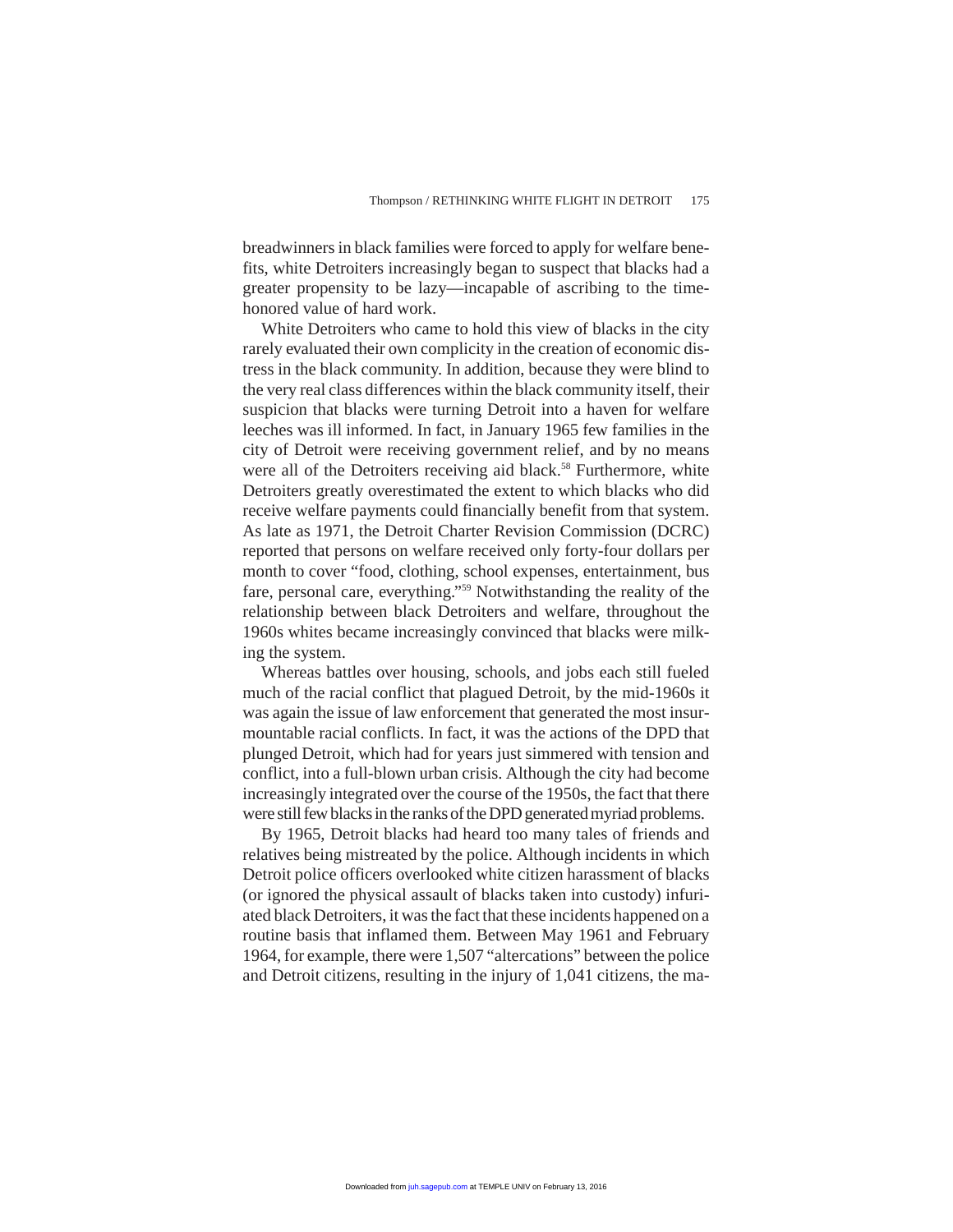jority of them black. Of those citizen injuries, 690 were injuries to the head. In those same altercations, 580 police officers were also injured, and, significantly, 303 of those injuries were to the hands, knuckles, and fingers of the police officers.<sup>60</sup> Despite alarming statistics such as these, Police Commissioner Ray Girardin continued to maintain that "while Detroit's citizens can be divided into many categories—racial, religious, political, economic—the police will divide them into only two: those who obey the law and those who don't."<sup>61</sup>

The discriminatory actions of Detroit police officers, both within their own department and in the community, indicate that they did not view blacks the same way as whites. Innumerable complaints filed with both the NAACP and with the police department itself in the 1960s offer striking evidence that by the 1960s, these officers were predisposed to see blacks as more of a criminal element in the city than whites. Thus, not surprisingly, officers from the DPD arrested blacks in far greater numbers than whites during this period. In 1964, for example, 31,541 blacks were arrested and eventually tried as compared with 16,430 whites.<sup>62</sup> Of the 67,385 total arrests in 1967, 46,911 were of blacks and  $21,474$  were of whites.<sup>63</sup> In 1975, there were 52,890 blacks arrested and 13,776 whites.<sup>64</sup> In addition, black women were much more likely to be arrested and successfully prosecuted than white women. In 1964, 4,250 black women were arrested compared with 1,215 white women, and in 1967, 5,854 black women were arrested as compared with 1,823 white women.<sup>65</sup> Not only did the Detroit police officers arrest far more blacks than whites, they also singled them out for investigation far more often. In 1965, out of the 1,499 persons investigated for narcotics activity, 1,220 were black and 279 were white.<sup>66</sup> In 1967, of 3,539 investigated, 2,863 were black and 676 were white.<sup>67</sup>

The escalating numbers of black arrests in the city fueled white Detroiters'belief that with more blacks had come more crime. This belief was seemingly supported by the fact that it was disproportionately black faces that were paraded across the screen in handcuffs on the nightly news, and it was usually blacks who were written about in the crime section of the local newspapers. Thus, as the 1960s wore on, white Detroiters increasingly began to feel that not only were black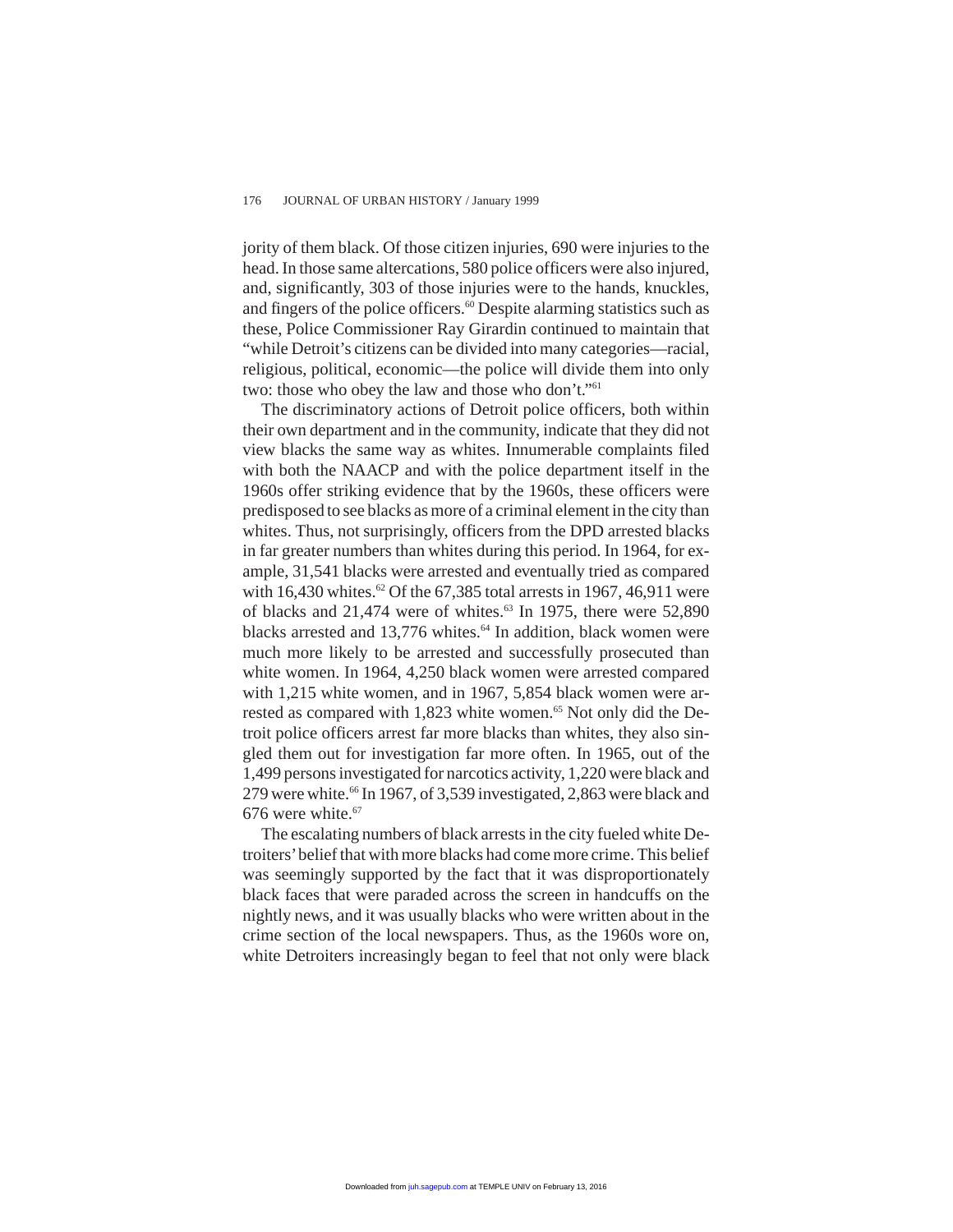

**Figure 1: Crimes Committed in Detroit: 1961-1965** SOURCE: "Total Crime and Prosecution Arrests—Twenty-Five Year Comparison," The Detroit Police Department, Museum and Archives Unit.

Detroiters leeches off of the government and city coffers, they were also turning the city into a crime-infested danger zone.

Drawing from arrest figures alone, it is extremely difficult to conclusively disprove this notion that blacks simply committed more crimes than whites. The indisputable evidence of racial discrimination on the part of the Detroit police officers in this period, however, should make scholars skeptical of this interpretation. An examination of the crime rate in Detroit over the course of the 1960s offers some compelling evidence that blacks were indeed being singled out disproportionately for investigation and arrest and that, thus, white perceptions about crime were, in fact, ill informed.

Contrary to the perception of city whites, crime was not dramatically on the rise during the early 1960s. In fact, between 1961 and 1965, the total number of crimes committed in Detroit (including such heinous crimes as murder and assault) actually dropped from 104,983 to 94,266 (see Figure 1 and Table 1). Even when fluctuations in Detroit's population are taken into account, the crime rate remained stable during this period.<sup>68</sup> Interestingly, however, even though the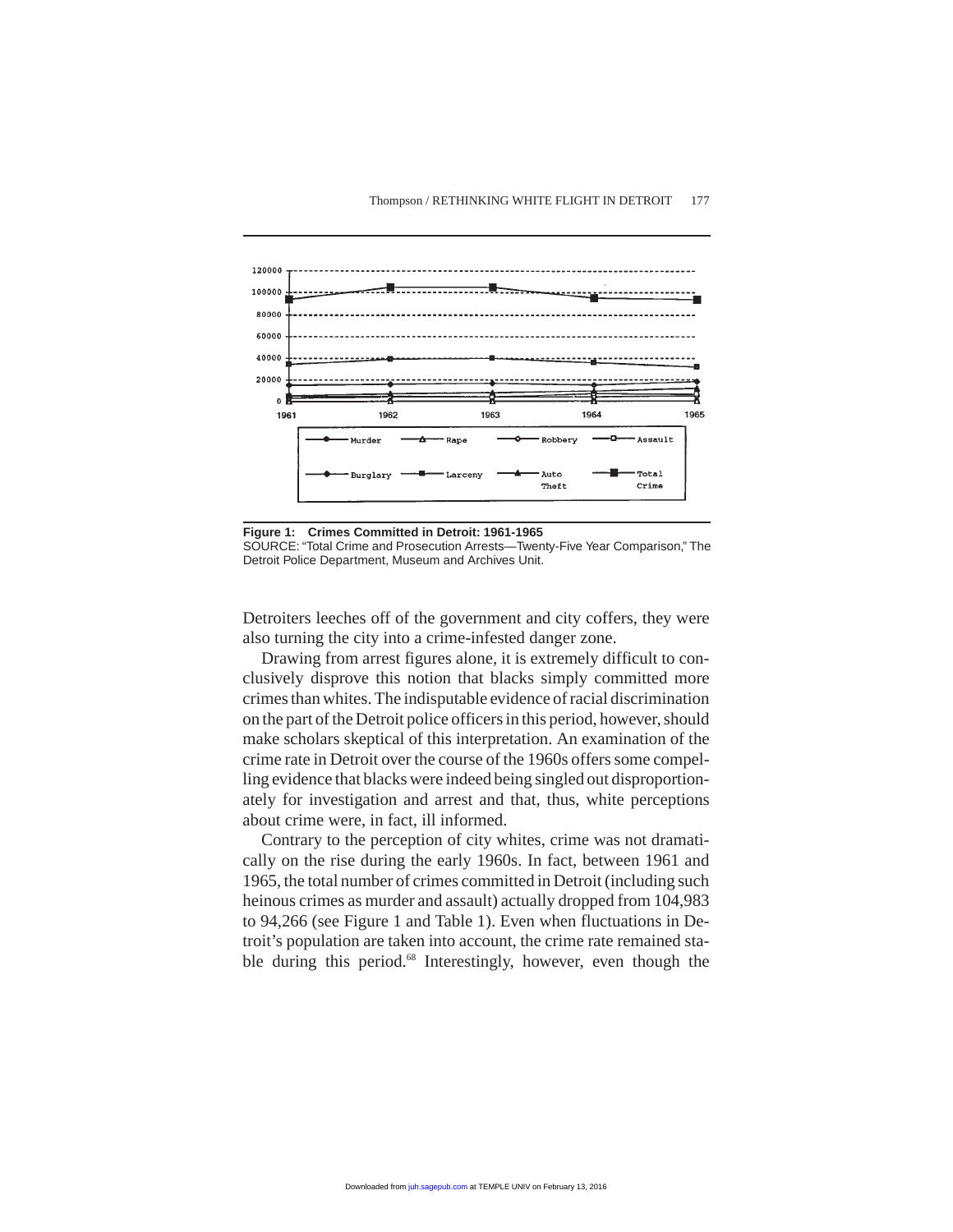| <b>TABLE 1</b><br><b>Crimes Committed in Detroit: 1961-1965</b> |        |         |         |        |        |  |  |
|-----------------------------------------------------------------|--------|---------|---------|--------|--------|--|--|
|                                                                 | 1961   | 1962    | 1963    | 1964   | 1965   |  |  |
| Murder                                                          | 136    | 131     | 125     | 125    | 188    |  |  |
| Rape                                                            | 315    | 333     | 393     | 475    | 648    |  |  |
| Robbery                                                         | 3,397  | 4,206   | 4,608   | 4,739  | 5,498  |  |  |
| Assault                                                         | 5.052  | 5.134   | 4.496   | 7.804  | 6.410  |  |  |
| <b>Burglary</b>                                                 | 15.300 | 16.636  | 16.963  | 15.839 | 18.460 |  |  |
| Larceny                                                         | 34,337 | 38,993  | 39,810  | 36,375 | 32,499 |  |  |
| Auto theft                                                      | 6.164  | 7.289   | 8.418   | 9.610  | 12,661 |  |  |
| Total crime                                                     | 94.353 | 104.983 | 104,773 | 95.457 | 94.266 |  |  |

SOURCE: "Total Crime and Prosecution Arrests—Twenty Five Year Comparison," The Detroit Police Department, Museum and Archives Unit.





number of crimes committed in the Motor City were at a four-year low in 1965, the number of prosecution arrests (citizens arrested and brought to trial but not necessarily convicted) was at a four-year high (see Figure 2 and Table 2). Thus, more Detroiters, primarily black Detroiters, were being arrested even though there were fewer crimes be-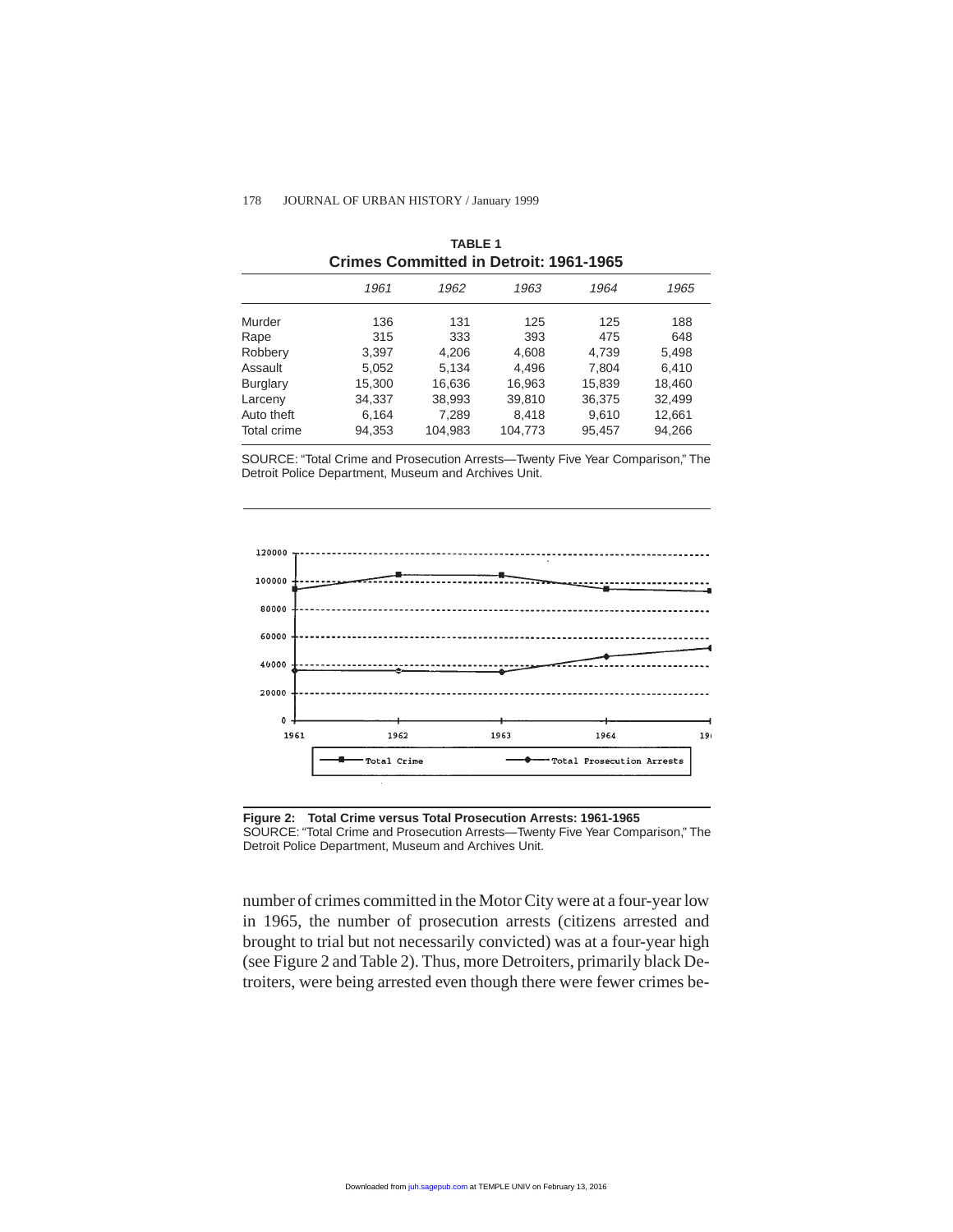| <b>TABLE 2</b><br><b>Total Crime versus Total Prosecution Arrests: 1961-1965</b> |        |         |         |        |        |  |  |  |
|----------------------------------------------------------------------------------|--------|---------|---------|--------|--------|--|--|--|
|                                                                                  | 1961   | 1962    | 1963    | 1964   | 1965   |  |  |  |
| Total crime                                                                      | 94.353 | 104.983 | 104.773 | 95.457 | 94.266 |  |  |  |
| Total prosecution<br>arrests                                                     | 36.242 | 36,332  | 35.420  | 46.971 | 53.035 |  |  |  |

SOURCE: Total Crime and Prosecution Arrests—Twenty Five Year Comparison, The Detroit Police Department, Museum and Archives Unit.

ing committed. Of course, this noticeable rise in black arrests between 1961 and 1965 simply fueled white fears of black criminality.

Since the crime rate in Detroit had not increased, either whites had simply stopped committing crimes to the extent they had prior to the arrival of more city blacks or blacks were being disproportionately singled out for arrest. Just as white perceptions about blacks and welfare were largely skewed, so too were their perceptions about blacks and crime. Few city whites probably realized that even though there were 125 murders committed in the city in 1964, in 1955 there had actually been 140 homicides.<sup>69</sup> Despite the fact that the street crime rate per 1,000 persons in 1965 was actually only 1.6 percent,<sup>70</sup> whites were deeply worried that the streets were filled with black criminals. Thus, whites pressured the police department to take an even harder line in the city and increase its patrol of black neighborhoods. White hostility to inner-city blacks escalated between 1961 and 1965. They were convinced that blacks had turned Detroit into a crime mecca.

Between 1965 and 1970, however, it appears that whites' fears about crime in the city were vindicated. Crime was indeed on the rise in these years. Between 1965 and 1970, the total number of crimes in the city took a dramatic jump from 94,266 to 192,866 (see Figures 3 and 4). But as an exhaustive two hundred-page statistical and analytical study of the DPD conducted by Wayne State University in 1970 makes clear, crime statistics and arrest figures (and thus white perceptions about crime) were extremely misleading after 1965.<sup>71</sup> During this period, the DPD revamped its statistical system for both categorizing and quantifying crime.

This methodological overhaul of the DPD's crime-reporting procedures had a dramatic effect on the city's reported crime rate. For exam-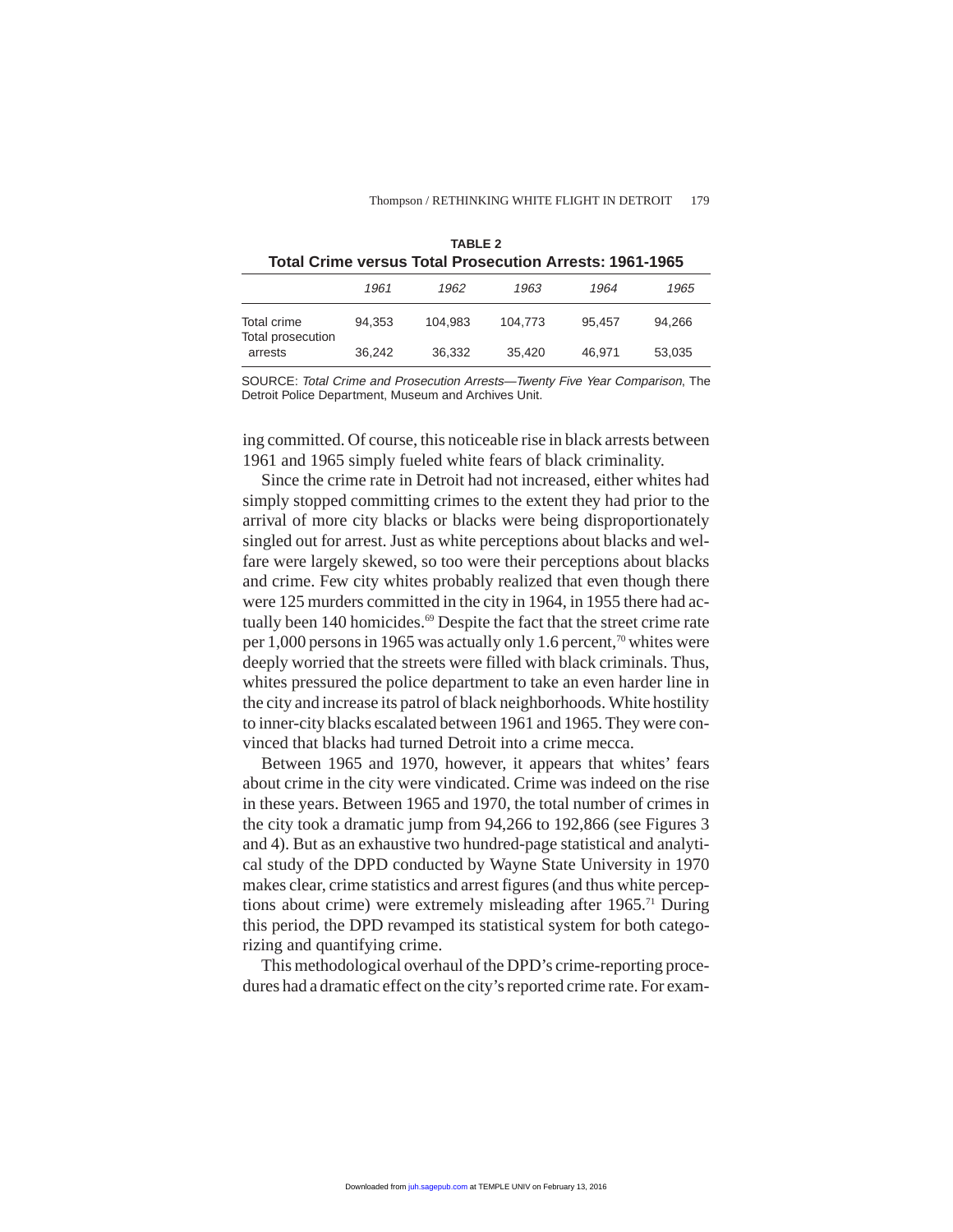

**Figure 3: Crimes Committed in Detroit per 100,000 Residents: 1961-1979** SOURCE: "Total Crime and Prosecution Arrests—Twenty-Five Year Comparison," The Detroit Police Department, Museum and Archives Unit. "Data Books, 1961-1979," The City of Detroit Public Health Department; calculation by author.



**Figure 4: Crimes Committed in Detroit: 1961-1970**

ple, "In 1964-65 larcenies dropped . . . by 3,876 and assaults dropped by 11,394. In 1965-1966 [however] due to the altered reporting proce-

SOURCE: "Total Crime and Prosecution Arrests—Twenty Five Year Comparison," The Detroit Police Department, Museum and Archives Unit.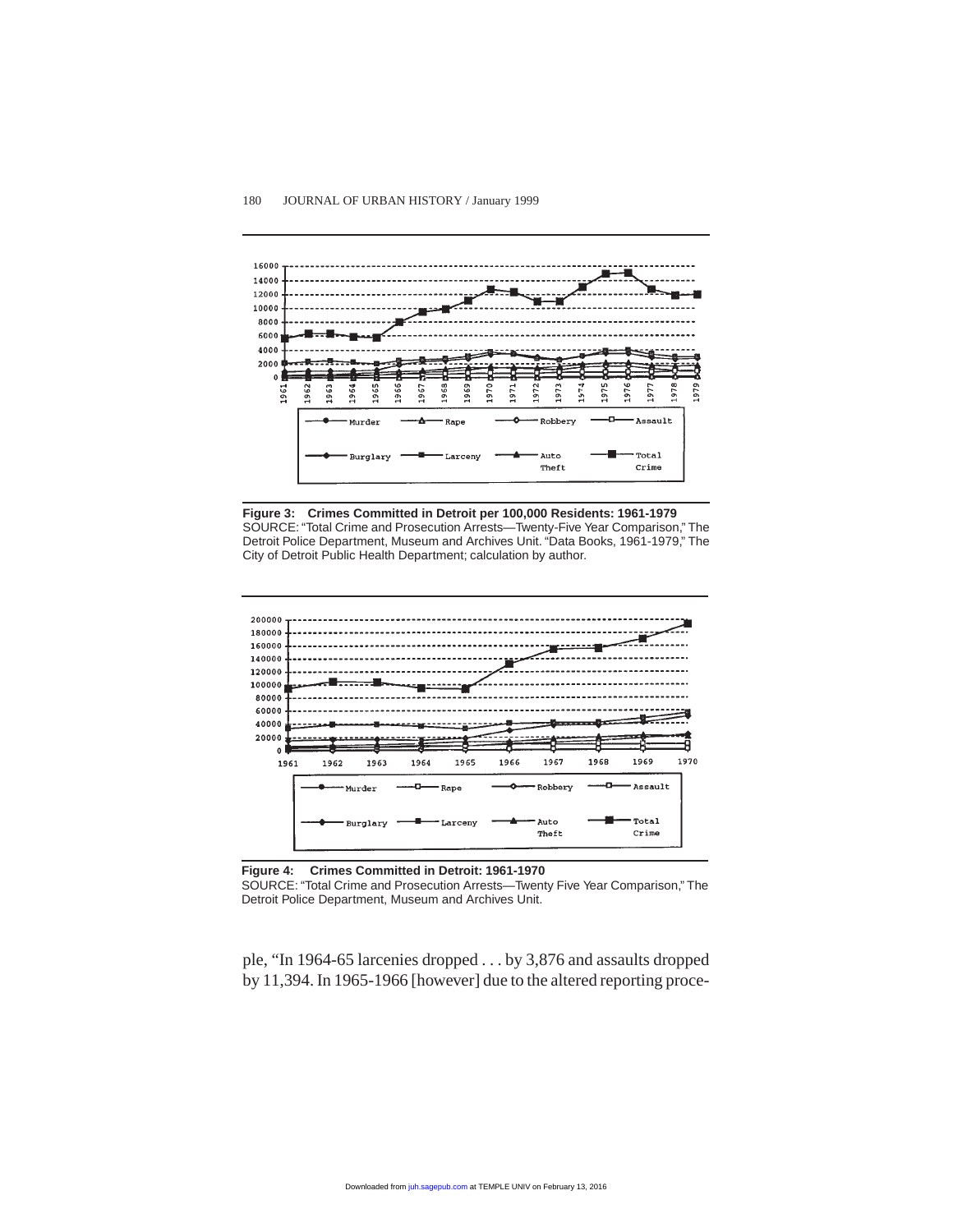dures, larcenies skyrocketed by 8,339 in one year and assaults jumped by 1,083 cases."72 Between 1965 and 1966, due to these recording and reporting changes,

there was an increase of 25,242 in the total of [five] crimes. Yet there was only an increase of 1,944 in terms of clearances, [those arrested who were actually brought to trial] and only a mere 946 case increase in prosecutions.

Between 1965 and 1970, the distinction between crimes like larceny and assault was increasingly made by the police detectives themselves, and, because policemen could "alter crimes at will," public perceptions of crime could easily be manipulated and swayed.

While numerically speaking, "in the period 1965-1966 every crime increased sharply," even the police commissioner, Ray Girardin, acknowledged that this was due primarily to the DPD's "changes in crime reporting." As he noted, in the 1966 annual report of the department, "therefore on paper crime shows a definite increase while actual crime rose only 6 percent. These statistics do not indicate such a large crime increase in the Detroit area, but rather greater efficiency in recording criminal acts."73 However, analysts of the police department doubted that it had simply been striving for greater efficiency. As one statistician put it after dissecting police figures on crime, "The Detroit Police Department has been playing games with statistics to cloud issues, justify expenditures, create false fears and alienations, and to hide its inadequacies." Analysts were thoroughly convinced that the police officers had engaged in the "manipulation of crime statistics for their own interests," desire as they did to spend more city dollars.<sup>74</sup>

Because police officials had never provided "themselves with a formula that they should use to temper the *new* statistics *so that they will compare* with the old ones as not to mislead the public as well as themselves,"75 white fears about black criminality and the safety of the inner city were fanned between 1965 and 1970 in Detroit. Even though whites began to dub Detroit the "murder capital of the world" by 1970, in reality homicide prosecutions dropped 32.2 percent between 1961 and 1969.76 And while white Detroiters believed that it was more dangerous to live in the inner city in 1970 than ever before because of the risk of burglary, in fact, "the Detroit Police Department had neither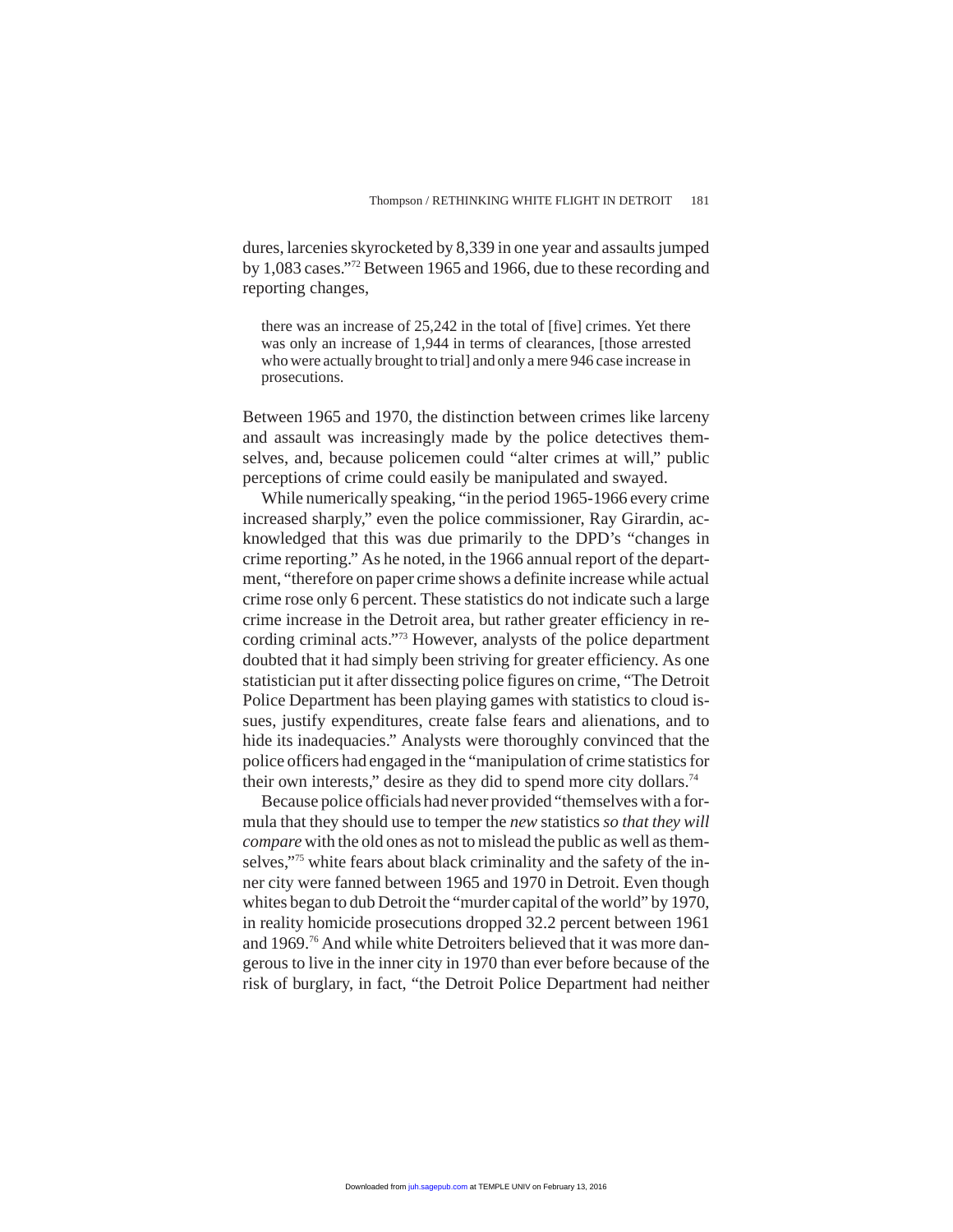cleared nor prosecuted any more [burglary] cases in 1969 than it had done in any other year going back as far as 1961."77

Although the white community in the city was swayed into believing in the general criminality of black Detroit by the numbers of blacks taken into custody and by the statistics of the DPD, the black community and many white liberal leaders in the city were not. Several scholars have argued that the black middle class shared white middle-class hostility toward blacks who lived in poverty and associated them with a criminal element as well. Indeed, Sugrue suggests that "these [middle-class] blacks shared a common set of aspirations with white Detroiters" including the desire to live far away from crime and disorder.78 It is critical to point out, however, that members of the black middle class had no illusions about the ways in which the link between crime and race was too easily made and how an alleged fear of poor blacks was oftentimes used to maintain white control in the city.

As Richard V. Marks of the Detroit Commission on Community Relations (CCR) wrote, "The 'crime in the streets'issue is more than a 'fact'stated about white or black criminality. . . . It is in reality a euphemism for hold-the-line government and community policy regarding the Negro struggle for civil rights, jobs, etc."79 It angered Marks and many of Detroit's black citizens that whites were increasingly taking the moral high ground when it came to advocating a safer city. Marks stated emphatically that black Detroiters were as opposed to crime as white Detroiters were and that they were just "as desperately concerned that there will be proper policing in their communities as any other citizen in our city."80 A black Detroiter, Leigins S. Moore, wrote to a local clergyman, Reverend Charles Williams, "we, too, believe in law and order. . . . We do not wish to give any comfort to the hoodlum and law violators."81 The reality was that many poor and middle-class black Detroiters had come to fear the police as much as criminals by 1967. Every day, the general harassment and daily intimidation of black citizens by the police fueled their fear and anger to an immeasurable degree.

By 1965, despite the hopes of Cavanagh and all of his supporters both white and black, Detroit had become engulfed in a social and political crisis. While racial hostilities always had simmered in Detroit,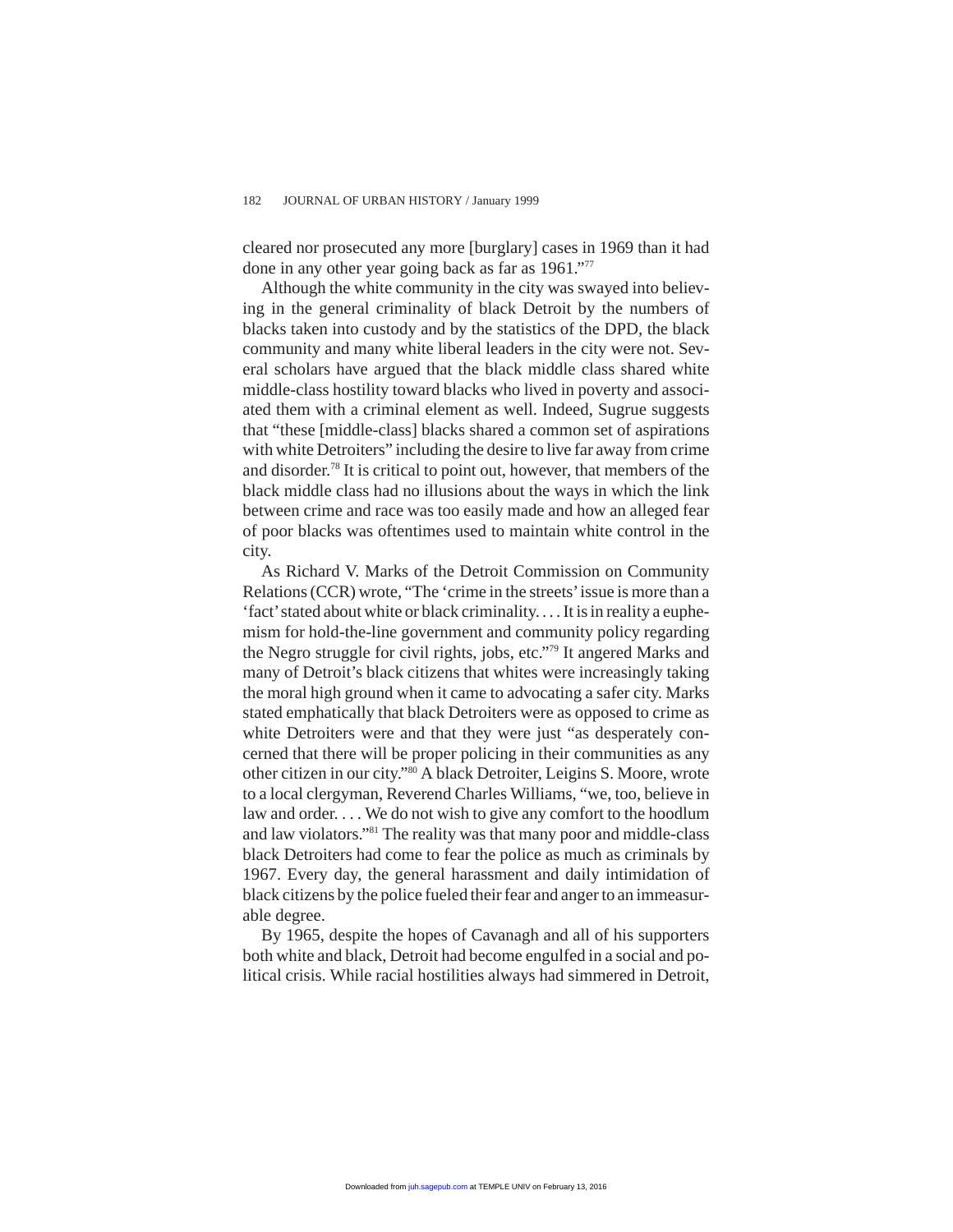since 1945 they had largely been contained. By 1965, however, these tensions threatened to blow Detroit's white-led liberal coalition apart. A full decade after some of the most dramatic battles over segregated housing had taken place, the politics of race came to inform the behavior and politics of thousands of Detroit residents, both white and black, in unprecedented ways.

To working-class and poor black Detroiters in 1965, the fact that a largely black city was still governed, managed, taught, and represented by whites—despite the efforts of the civil rights leadership and the promises of the Cavanagh administration to achieve greater African American representation—had become intolerable. These blacks had begun to lose faith in not only the efficacy of a liberal agenda for social progress but also the cooperative, biracial strategies of their own civil rights leadership. To white Detroiters in 1965, it had begun to appear as if the liberals'war on poverty and the black community's decades-long war on segregation and discrimination were simply one and the same. Whites grew to resent the fact that blacks were now laying claim not only to the entire city but also to the liberal political agenda itself. Worse yet, it appeared to whites as if liberal leaders in both Detroit and Washington had begun to cater exclusively to their black constituents.

By the mid-1960s, local civil rights leaders were well aware that the city teetered on the brink of disaster. They, themselves, were deeply frustrated by the barriers to social change faced by the more progressive liberals in city hall. Despite their class privilege, these black leaders had also been stung repeatedly by continuing racial discrimination in Detroit, and they recognized full well that if they did not somehow bring about change quickly, someone else would. As civil rights activist Dr. Albert Wheeler put it before a meeting of the Michigan Civil Rights Commission,

[There is a] large mass of human beings [that] has been on the side lines hoping against hope that NAACP, the Urban League, CORE, ACLU, and Federal, State, and Local civil rights Commissions were going to open new doors for training, for opportunity, for family life, and for human dignity. But day-by-day and year-by-year, defeats which these groups experience only add to the bitterness of the human beings in the ghetto and drives younger people into the camps of the militants and the black nationalists.<sup>82</sup>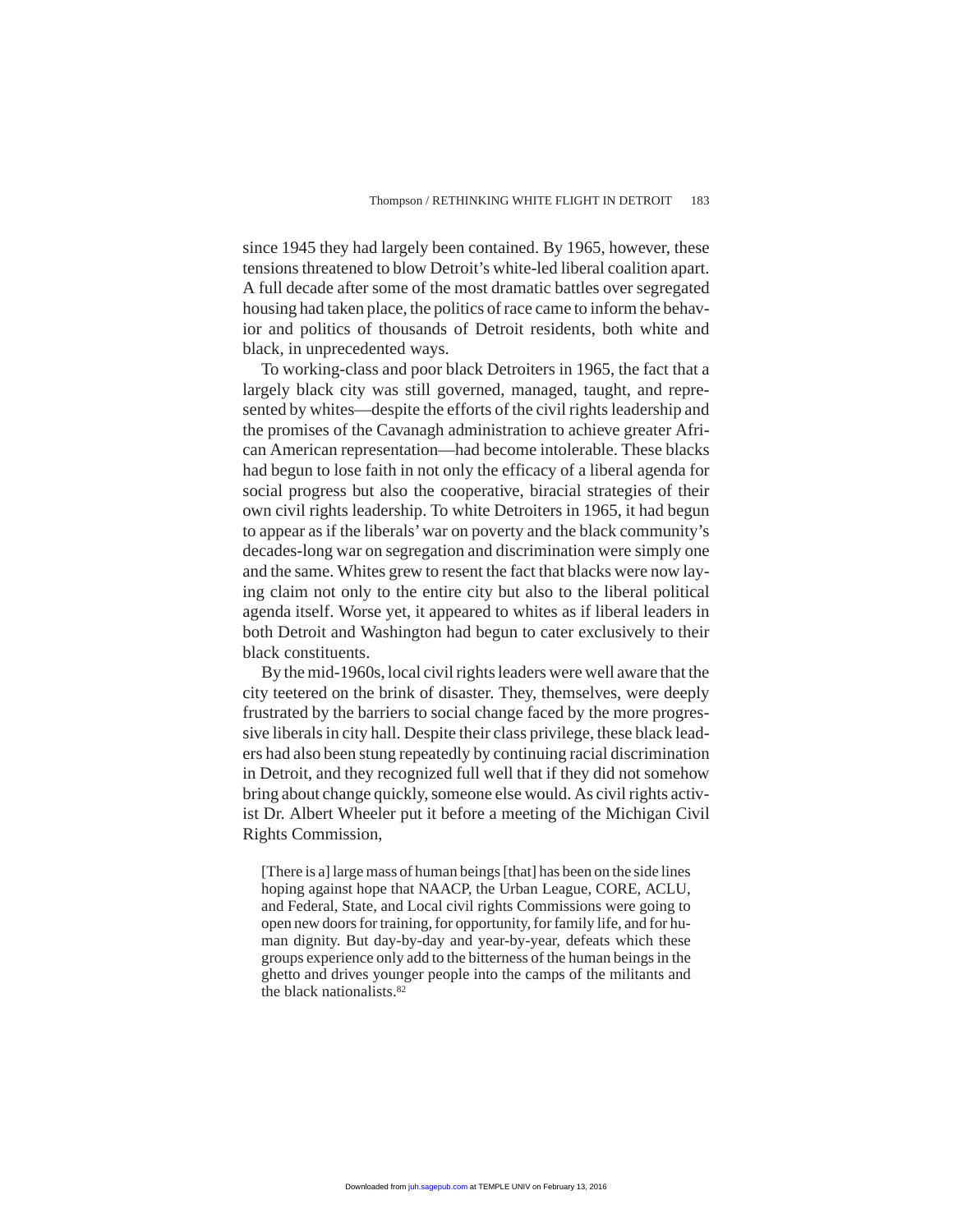Of those "militants," Wheeler warned the rest of the civil rights leaders who were present,

This is a relatively small group whose future and destiny depend upon whether you as public officials continue to bury your heads in the sands of unreality or whether you face the racial issue honestly and courageously.83

On July 22, 1967, a portion of poor black Detroit finally did what everyone had feared most—it set city neighborhoods ablaze, and thus the infamous Detroit Riot of 1967 began. What few scholars of Detroit in this period recognize is that this riot, which in fact was a rebellion, was in many ways the beginning, not the final expression, of the crisis in the city. The riot itself was largely an incoherent and ineffective, albeit dramatic, attack on the power inequities and on the behavior of the DPD in a racially polarized city. It was *after*the riot that black community opposition to the DPD reached fever pitch, and the greatest number of complaints were filed by citizens against the DPD (477 in 1971 as compared with 105 in 1965).84 It was also *after*the riot that the black community launched an all-out assault on the racial discrimination still evident in the city's schools, workplaces, and courtrooms, and that loose black nationalist ideas and phrases were transformed into specific militant organizations that advocated new and controversial strategies for changing the Motor City. It was years *after* the riot that whites waged their most determined battles to control the city.

The Cavanagh administration and the black civil rights leadership's response to the urban upheaval and legitimacy crisis of July 1967 was to set up, as well as to endorse, various committees and commissions charged with locating the roots of dissent and with attempting to address grievances. Through organizations such as the Mayor's Development Team and the New Detroit Committee, liberal leaders, both black and white, worked feverishly to mend the fractured city and to repair fissures in the liberal coalition. City leaders set their sites on the mayoral election of 1969 in the hope that their candidate, black liberal Richard Austin, could speak to the needs of all Detroiters and thus defeat white law enforcement candidate Roman Gribbs, who had "made crime in the streets—for many whites, a nagging, deep fear—his key issue, and [he] hammered day after day on it."85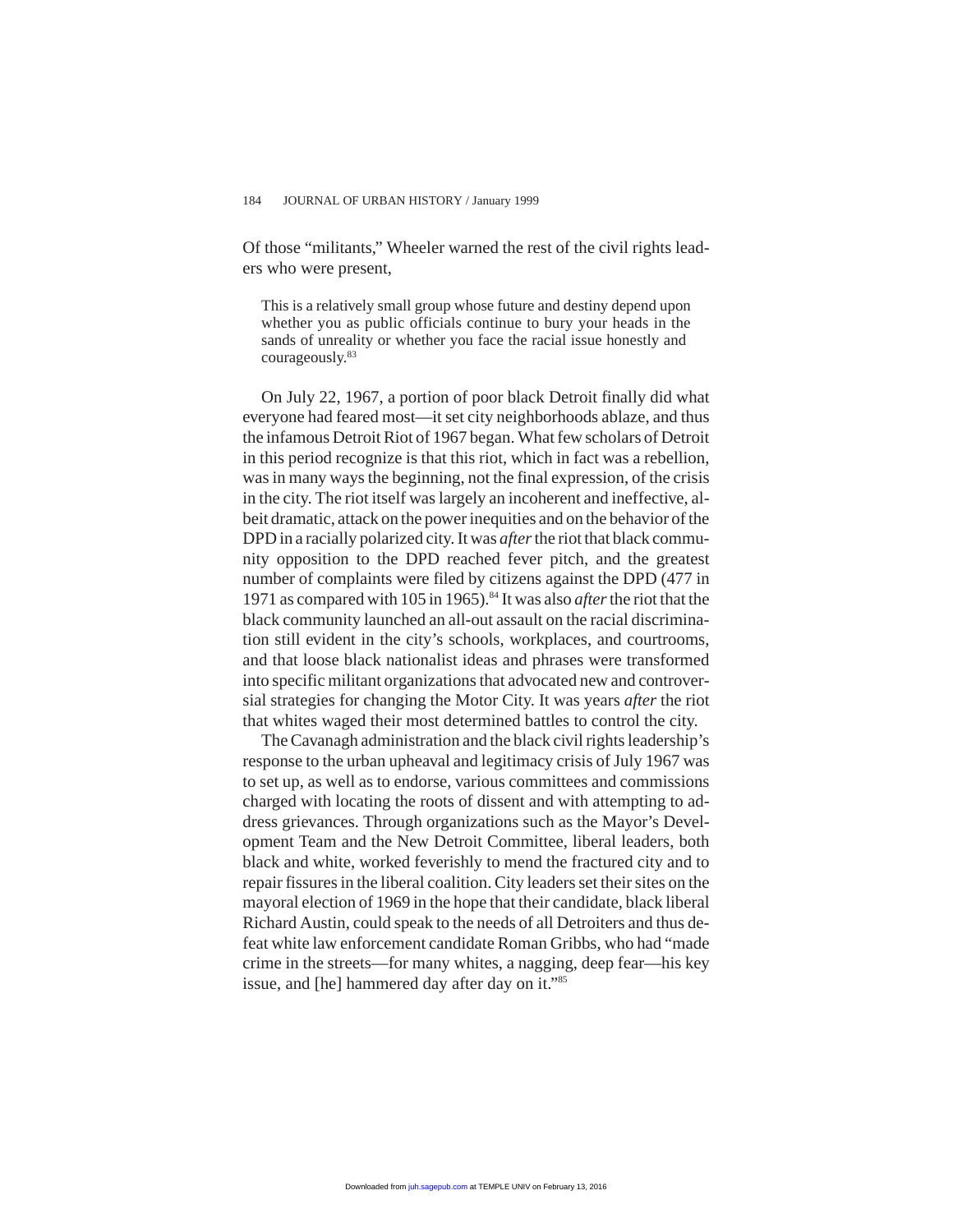In what Joseph Darden has described as the "closest political contest in the city's history,"86 on November 4, 1969, Roman Gribbs became mayor of Detroit with 257,312 votes to Austin's 250,000.87 As the *Detroit Free Press* put it,

quietly, and with little fanfare, the majority of Detroit's white voters went to the polls on Tuesday and cast their ballots for Roman Gribbs.... Gribbs received about 85 percent of the white vote and about 4 percent of the vote in the black community.88

But if white Detroiters had hoped that the ousting of a liberal mayor with civil rights sympathies would restore the racial status quo or discourage black activism, events that unfolded in the city between 1969 and 1973 left them sorely disappointed and even more disaffected with the Motor City. Indeed, Gribbs's victory did not spell the end for the liberal leadership in Detroit—particularly because liberal voters had managed to retain all six liberal incumbents and add three new liberals (including a third African American) to the city council.<sup>89</sup> Gribbs's victory also did not defuse activism in the black community. The combination of Gribbs's pro-law enforcement platform and Austin's defeat in the electoral arena not only led poor and workingclass blacks to become even more politically active, but it made them far more radical than Austin had ever been. In fact, after 1969, black disaffection with the electoral process reached an all-time high. As a black community activist put it after Austin's defeat, "blacks will now begin to move through collective power in many areas other than [electoral] politics."90

Indeed, it was after the rebellion of 1967, but more specifically after the election of 1969, that Detroit witnessed the birth of a new grassroots black challenge to the existing social and political inequities in the city—one that became increasingly disenchanted with liberal strategies for reform and thus posed an enormous threat to city liberal leaders and newly conservative white voters alike.

The number of vocal blacks outraged with the actions of the DPD also continued to multiply after 1969 as it became clear that the DPD was simply refusing to reform its ways. In their opinion, the DPD had actually become even more aggressive since Gribbs was elected. With Mayor Gribbs's blessing, the DPD formed a special undercover decoy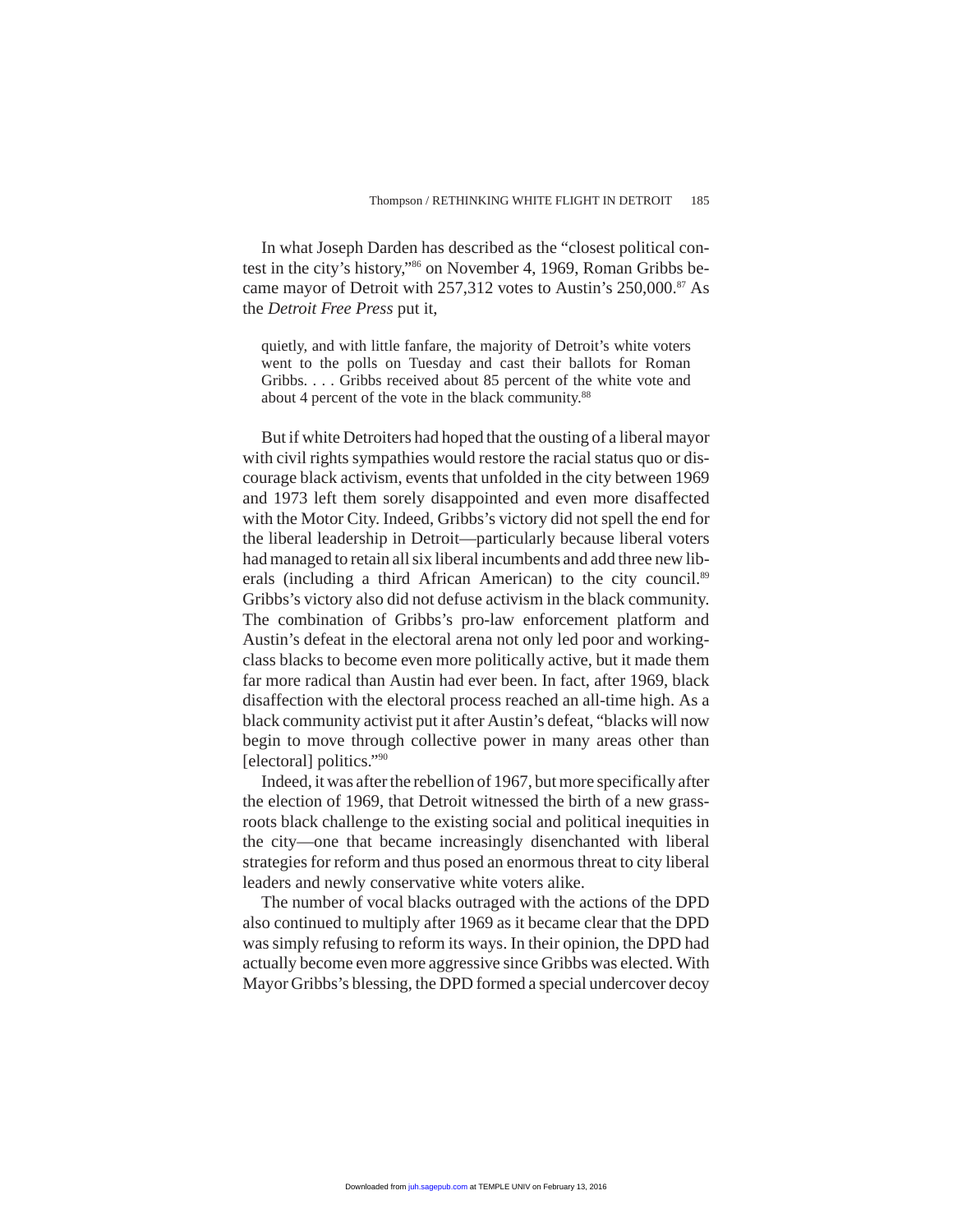unit called STRESS in January 1971, which stood for Stop the Robberies, Enjoy Safe Streets. STRESS was just what Gribbs had promised his overwhelmingly white constituency—a tougher division within the DPD that would target crime in the city's poor neighborhoods. After the birth of STRESS, the already severely strained relationship between the police and the black community deteriorated further as STRESS officers killed an alarming number of city blacks taken into their custody.

Although few Detroiters thought the situation in the city could become much more tense than it had been during the July insurrection, in fact it got progressively worse thereafter. Before 1967, black and white liberal leaders tried to make Detroit a better to place to live and were, essentially, trying to *prevent* civil unrest from erupting. In 1969, these leaders attempted to undo the damage of the riot by supporting Austin. After Austin's defeat in 1969, however, a noticeable number of ordinary black citizens decided to make Detroit a better place on their own by drawing *from* the very anger and frustration that had sparked the riot and by explicitly rejecting electoral solutions to Detroit's problems. It was after 1969, for example, that black radical activism in grassroots city and plant organizations such as Parents and Students for Community Control, The Black Student United Front, The National Committee to Combat Fascism (the local Panthers), and Revolutionary Union Movements in the auto plants all flourished. In response to this, wary white residents dug in their heels and continued, with renewed energy, to do everything in their power to maintain their control in the city.

Between 1965 and 1970, white disaffection from Great Society liberalism had to do primarily with the recipients of its War on Poverty programs, whom white Detroiters thought were abusing the system. After 1970, however, they became increasingly disenchanted with the actual architects of these programs—the liberal leadership itself, both local and national. Specifically, it was after the acquittal verdicts in a series of controversial legal battles between 1969 and 1973—distinct cases in which city blacks were on trial for killing whites such as a number of police officers and plant foremen—that white Detroiters became as hostile to white liberal leaders as to the blacks within the liberal coalition.<sup>91</sup> During these trials, black radicals in the city inad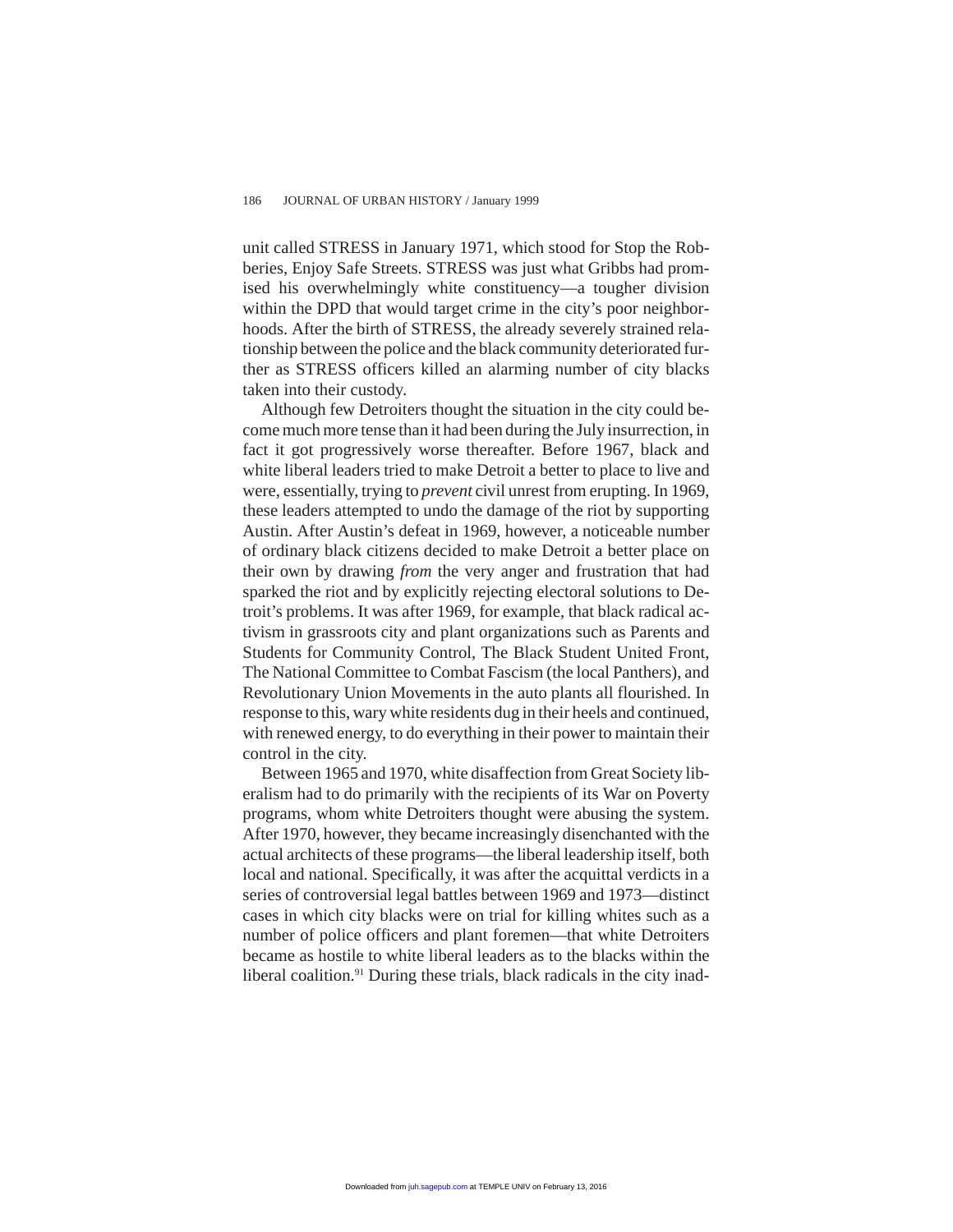vertently found a new venue in which to air their grievances against white authority in the city—their struggle had moved unexpectedly off the streets and into the city's courtrooms. White Detroiters viewed the trials—proceedings in which black defendants were each time acquitted, and, oftentimes, radical defense attorneys managed to make accusers feel like the accused—as confirmation that liberals had abandoned them for criminal blacks. In their minds, by 1970, Detroit's liberals were no longer just facilitating dependency through their myriad community programs in the ghetto; now they were actually catering to black criminals in their own courtrooms. White Detroiters who had long considered themselves New Deal Democrats came to believe that something had fundamentally changed within the liberal agenda, and they felt betrayed. Those who had always been suspicious of that agenda felt vindicated.

Detroit's liberal leaders (be they politicians, administrators, hearing referees, or judges) viewed matters very differently. While national liberalism had shifted rightward, in an attempt to appease increasingly critical white constituents, Detroit liberals clung to the more progressive elements of that ideology. In local electoral battles, such as that in 1969, Detroit liberals were unabashedly and vocally opposed to more conservative solutions for the city. This was, in part, because to embrace them would have meant risking the all-so-important black vote—a vote that was far more critical for local electoral victory than national. But additionally, in the minds of Detroit's liberal leaders, the fact that black and white Detroiters were resolving their differences in courtrooms instead of on city streets was testimony to the strength and very successes of progressively construed liberalism. If blacks accused of serious crimes in Detroit could now receive a fair trial before a jury of their peers, then the liberal agenda had indeed made in-roads into entrenched racial discrimination within the city. According to Detroit liberals, the trials of this period were not about criminals winning out over cops; rather, they were a glowing example of how any violation of black civil rights, even by members of law enforcement, would be effectively censured in the judicial process. These verdicts were not about black criminals getting away with murder; they were a shining example of the American legal system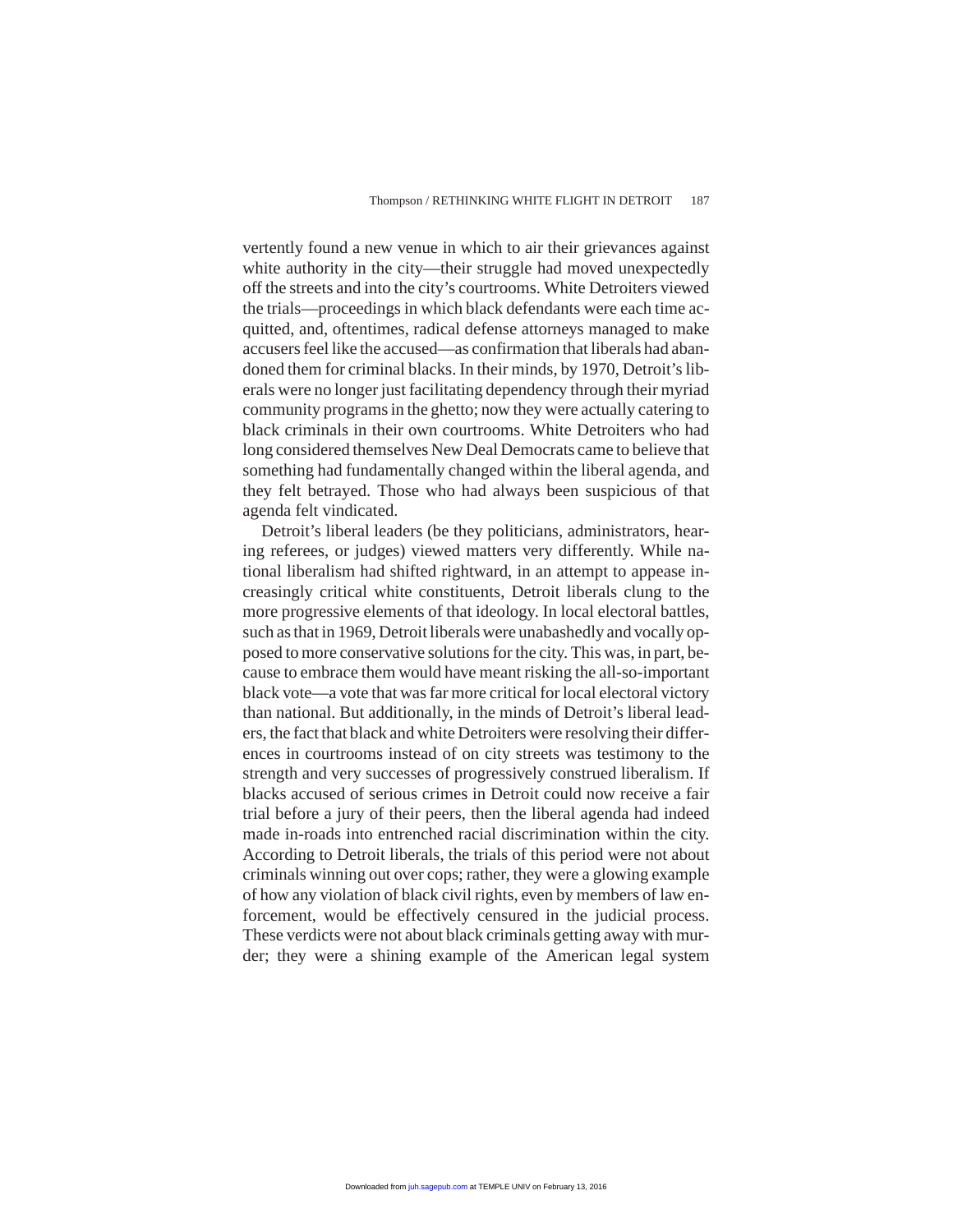stretching to its most liberal and progressive limits and considering present wrongs in the context of past evils.

Contrary to what many white Detroiters firmly believed, the perspective that these liberal city leaders had on the legal battles of this period, and on the channeling of black dissent into the legal arena, was not a radical departure from their original ideology. The outcomes of the controversial trials of 1969-1973 were merely practical applications of their long-held principle that white atonement for racial sins was a component of making progress toward racial equality.<sup>93</sup> The pragmatic applications of lofty liberal principles, however, did more than just strain the already rocky relationship between white Detroit and Detroit's liberal leaders; they severed that relationship completely. When the struggle for racial equality changed venue from the streets to the courtrooms, the fate of liberalism in Detroit was sealed. By March 1973, many whites in Detroit began to actively seek out a new political niche and began to plan ways finally to wrest control of the city from liberals and blacks.

Just as whites were stunned by the various legal decisions that indicated that liberals were trying to appease black Detroit, so were Detroit's poor and working-class black citizens. Whereas white Detroiters were alienated, dismayed, and deeply resentful of these decisions (and of the city liberals who facilitated them), black Detroiters were heartened and newly hopeful. Between 1967 and 1970, poor and working-class blacks had come to believe firmly that white liberals were incapable of addressing their grievances and were unwilling to give them a fair hearing within the legal system, and that middle-class black leaders also were unable to substantively advance the cause of racial equality. As ordinary African Americans moved their own battles for social equality off the city streets and into the courtrooms, however, they were shocked to see that the tide had turned—at least in part—in their favor. Like local whites, these blacks had not predicted that the liberals in Detroit would respond to the urban crisis by pushing their social and political agenda to its most progressive limits. Also, like city whites, they mistakenly assumed that these liberals had experienced a change of heart.

In fact, not only had their principles not changed, neither had the ways in which liberals responded practically to urban problems. As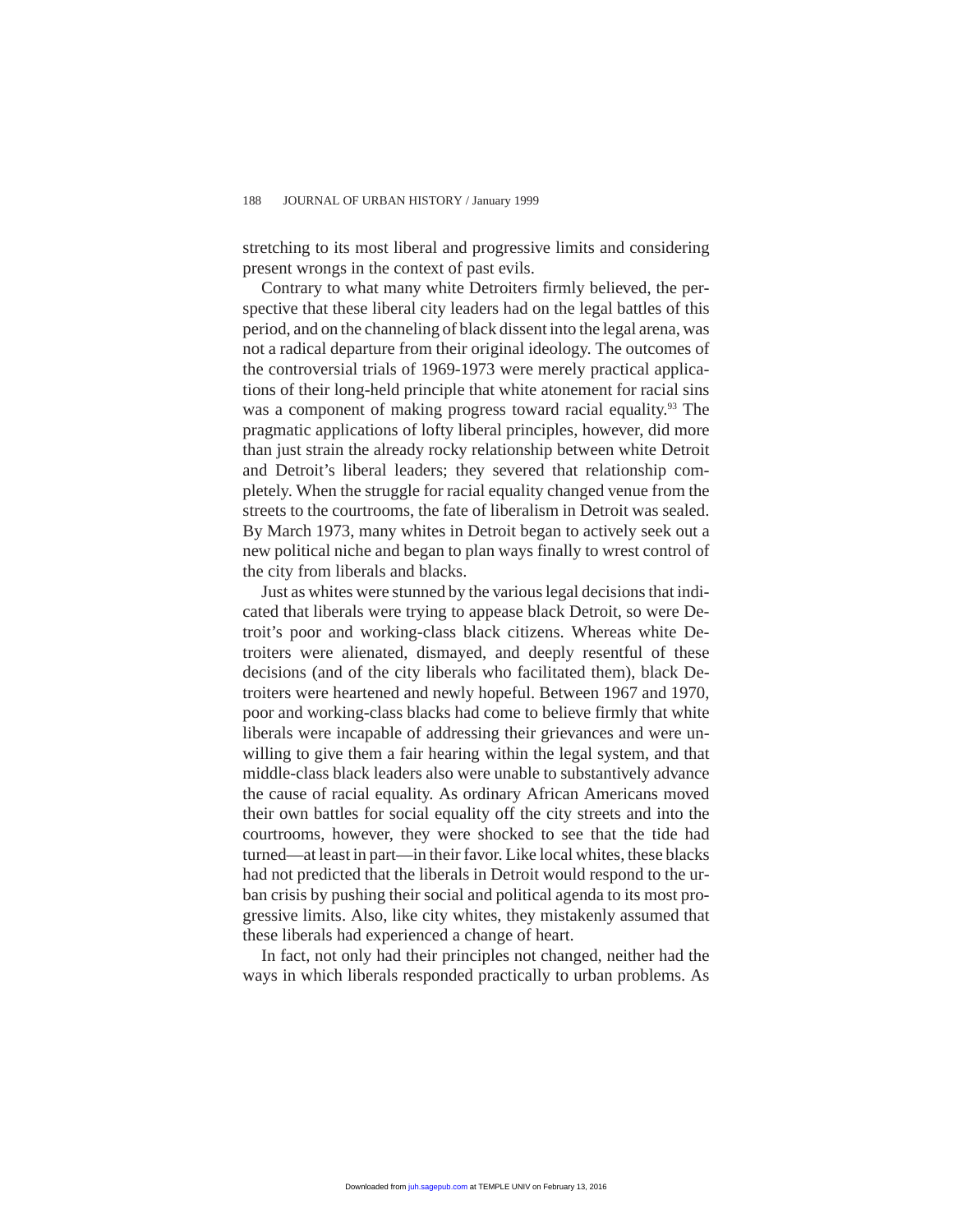the myriad TAP programs illustrate, Detroit liberal leaders had always tried to channel dissent off the streets and into established institutions and had always used money as the means to effect social and ideological transformations. As the civil rights legislation of the mid-1960s makes clear, they invariably encouraged flexible interpretations of the law to eliminate discrimination. However, the consistency between Detroit's liberal agenda of 1973 and that of 1965 escaped blacks and whites alike. Each group felt that, for better or worse, liberal leaders had changed their stripes.

These perceptions about shifting liberal loyalties had enormous implications for the direction that both white and black politics would take in the city. Blacks who had long been disenchanted with electoral politics and liberal politicians turned out in unprecedented numbers during the mayoral election of 1973 to make sure that their candidate Coleman Young (a liberal Democrat, an outspoken champion of civil rights, and a vocal critic of the police department) would win that office. The crisis of legitimacy within the black civil rights leadership had passed. Simultaneously, and fueled equally by the belief that city liberals had taken a noticeable ideological turn, white Detroiters mobilized with a vengeance to make sure that their candidate, John Nichols (the commissioner of police and founder of STRESS), would win the office of mayor and rescue Detroit.

On November 7, 1973, tensions ran high as city voters went to the polls. Detroiters waited anxiously for the votes to be tabulated because they all knew intuitively that the outcome of this election could change Detroit forever. When the final votes were tallied, Coleman Young became Detroit's first black mayor, with 233,674 votes to John Nichols's 216,933.93

The election of 1973 made it clear that Detroit, once a model city of the Great Society, had been split in half by the politics of race. Young won 90 percent of the black vote, and Nichols won 90 percent of the white vote.<sup>94</sup> As the *Detroit Free Press* pointed out, "vote returns indicated that the balloting . . . was along much sharper racial lines than the city's mayoral election four years ago."95 As the *Detroit News* put it, "There can be little doubt, despite the care of both Nichols and Young in avoiding racist appeals for votes, that the 1973 Detroit Mayor's race was decided almost exclusively on racial grounds."96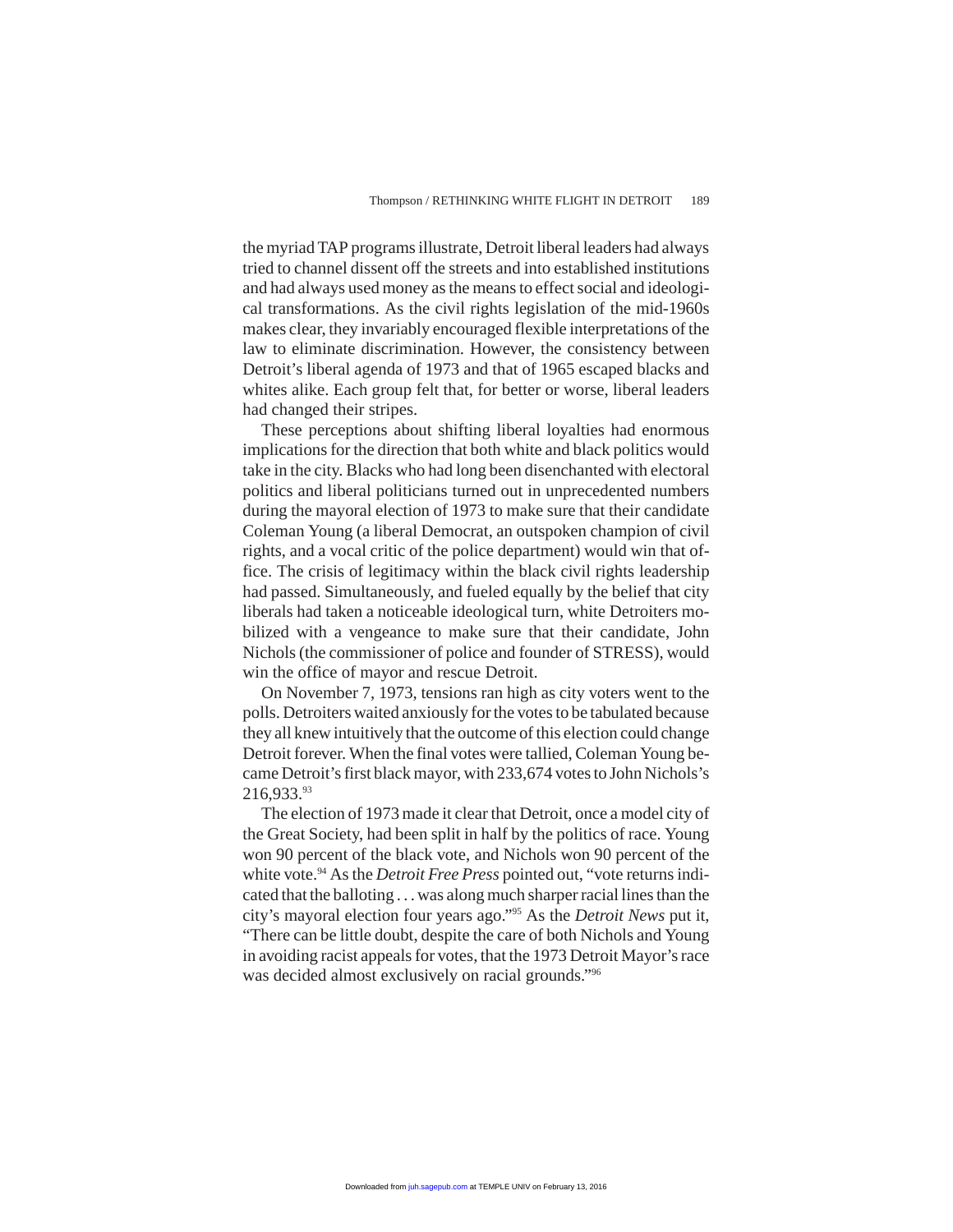Significantly, Young had won by a very slim margin, which meant that almost half of the city was already extremely dubious of the new mayor. Even though Young was ultimately victorious because he put "together a coalition of blacks, unions, and white liberals," the grim reality was that a significant portion of Detroit's white population had backed Nichols and was vehemently against the city having a liberal—let alone a black liberal—mayor.<sup>97</sup> Ironically, just as the black radicals had been undone by their successes in pushing the legal system to its limits, white liberals similarly had been undone by their success in electing Young. White leaders lost political power to the black leaders within the liberal coalition of Detroit. The liberal agenda of these black leaders, while similar to that of the white leaders, placed far more emphasis on combating racial, as opposed to simply economic or social, inequality in the city.

As Young prepared to take office on January 6, 1973, he publicly issued "a warning to all dope pushers, rip-off artists and muggers [that] it's time to leave Detroit. Hit the road!...I don't give a damn if they're black or white, if they wear super fly suits or blue suits with silver badges."98 Ironically, however, the city's criminal element did not take Young's victory as its cue to abandon the city, but the city's white population did—at least those whites with the economic means to flee. For the whites financially unable to participate in the post-1973 exodus, "There remain[ed] a virulent racial bias that many believe [to be Young's] biggest challenge."99 Coleman Young had, indeed, won the mayoralty, but his victory was qualified.

For Detroit blacks, who had fought so hard first inside, then outside, and finally back inside of the system, the city now held promise. For Detroit whites, however, the events of 1967 to 1973, culminating in the election of Young, sent them flying out of the city and into the Republican fold. These whites had fought as hard to maintain control of the city as blacks had to gain equality. Some of them had never supported the Democratic Party, but the majority of them—mostly bluecollar UAW members—had long been enthusiastic members of the party and the coalition on which it rested. Clearly, however, these same whites became increasingly uncomfortable with responding directly and actively to the needs of that coalition's black members. With a black mayor leading the city, all now seemed lost. After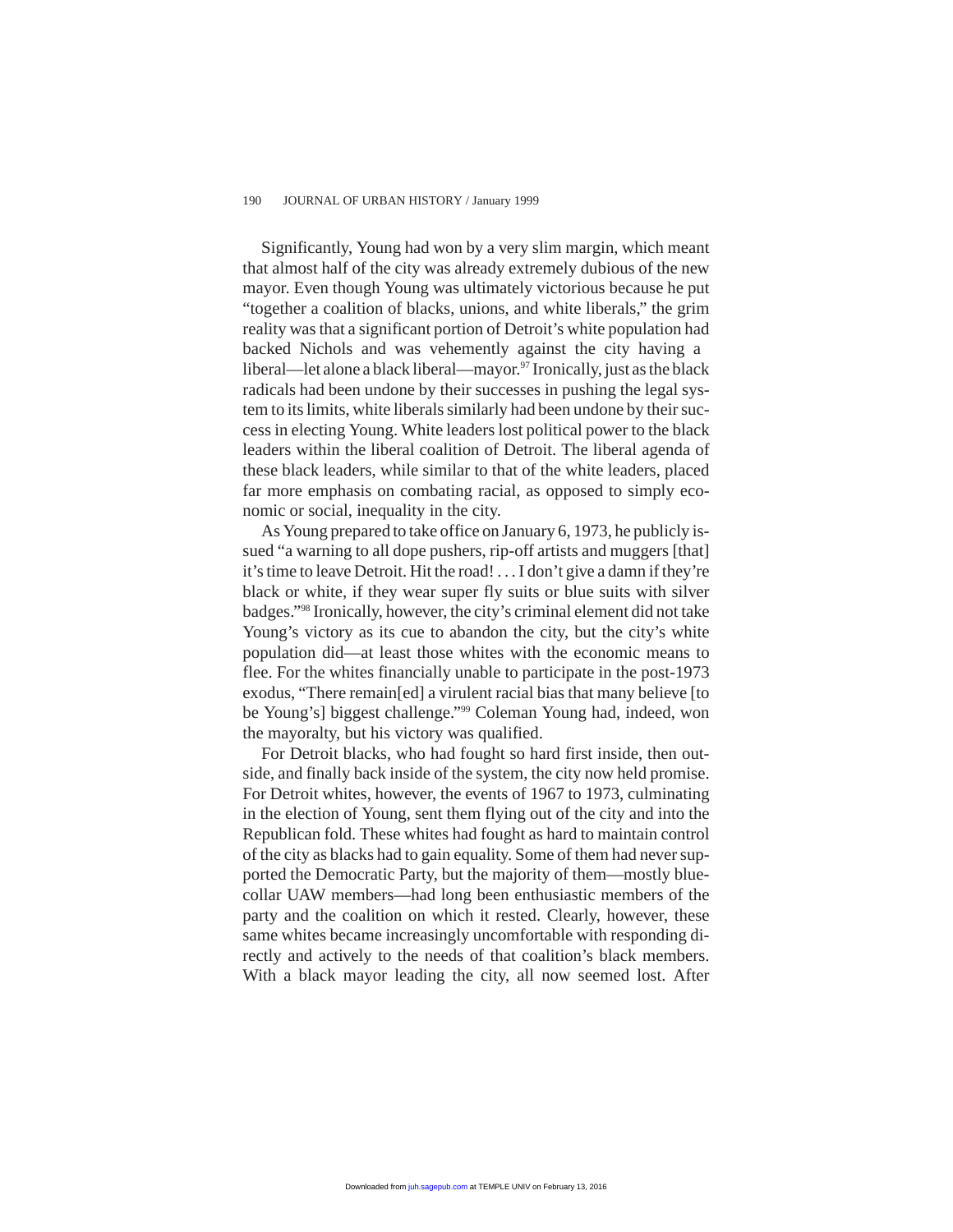Nichols read his concession speech on the night of November 7, one of his campaign workers, who "sat stunned on a folding chair as hotel workers began clearing up debris and television crews collected cameras, lights, and equipment," tearfully told reporters, "The city will go to hell now."100

Evidence from Detroit suggests that the ultimate exodus of whites from inner-city Detroit was, in fact, rooted in a complex social and political evolution that began after the Second Great Migration and culminated in the events that took place after 1967. It was the mass migration of southern African Americans to Detroit during and after WWII that injected the controversial issue of race into northern urban politics. And, as we have seen, it was diverging views of how the racial tensions in Detroit should be resolved or at least addressed that chipped away at the viability of liberal coalition politics over time.

The problem for Detroit, and ultimately for the politics of liberalism, was that despite gains made by both national and local civil rights leaders in the 1960s, and the greater black presence in coalition politics, racial discrimination in housing, education, employment, and law enforcement continued. Detroit's blacks did not manufacture the existence of urban racism; rather, as the 1960s wore on, they refused to accept its glaring presence any longer. It was this that first caused a crisis of legitimacy within the city's civil rights leadership and finally within liberal coalition politics as a whole. That the city was approaching a crisis became clear when poor Detroiters burned the city in 1967, but the crisis only deepened thereafter. It was after civil rights leaders had unsuccessfully attempted to share civic power and opportunity with whites and to eradicate racial discrimination in the city, after the rebellion of 1967, after black Detroiters attempted once again to resolve racial issues through the electoral process in 1969, and after the DPD's refusal to reform its discriminatory ways that poor and working-class black Detroiters became militant and uncompromising.

The more insistent city blacks became that their opportunities should parallel those of whites and that the city's police force should be monitored, the more convinced city whites became that urban blacks were demanding too much; that more, not less, police force should be exercised; and that whites must maintain control of the city.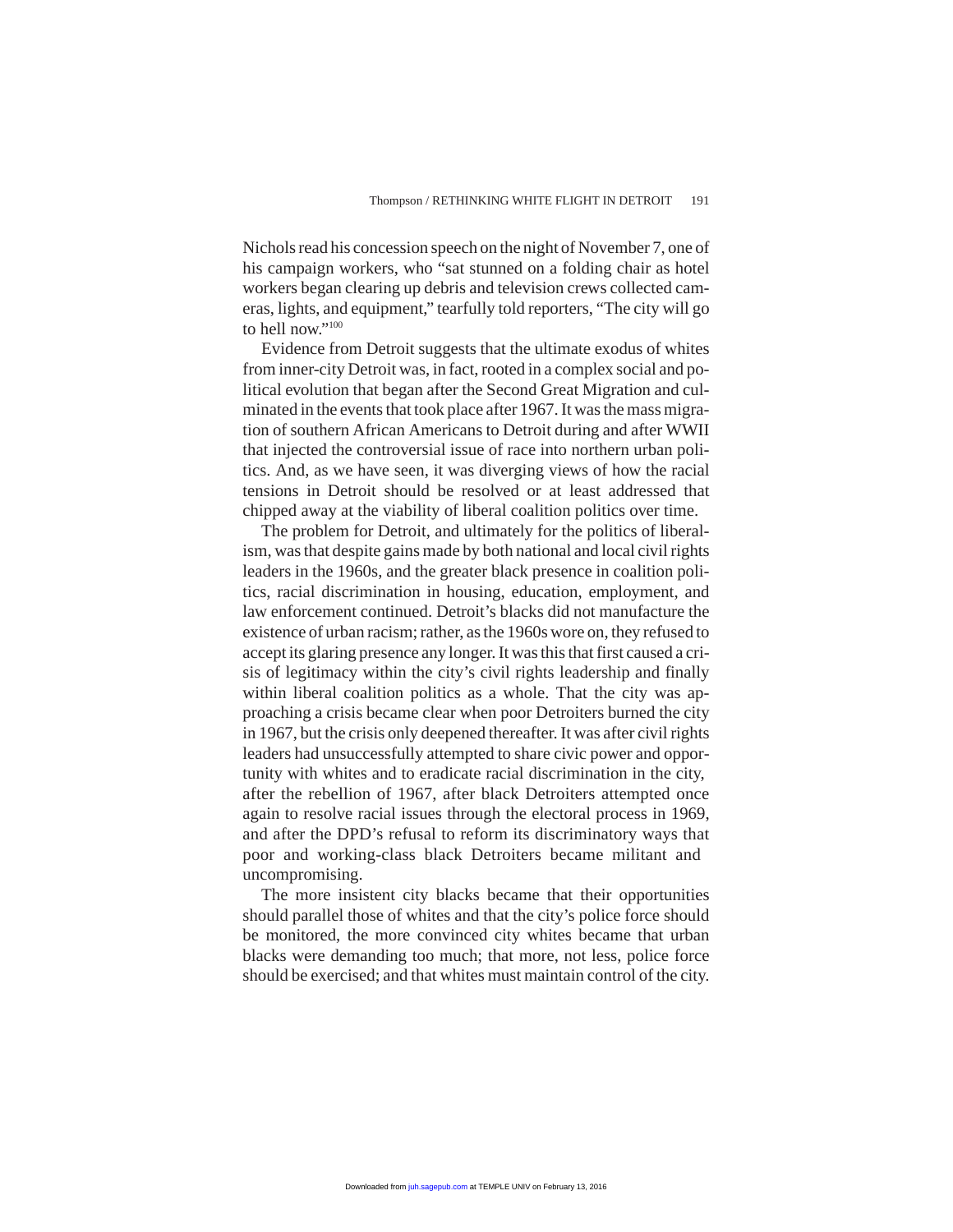The urban crisis wore on for years—from the early battles over segregated housing in the 1940s and 1950s to the later battles in the 1960s and early 1970s over the police, the schools, and the shop floors—as neither blacks nor whites were willing to concede the other's demands. And significantly, at the height of Detroit's crisis, the liberal agenda for the city was highly suspect to both whites *and* blacks.

A series of legal battles between 1969 and 1973 handed Detroit's liberal leaders the opportunity to address the issue of race directly and to show black Detroiters that their grievances could indeed get a fair hearing within the system. By seizing this opportunity, liberal leaders managed to renew city blacks'faith in the system. But the very events that encouraged blacks to once again work within the system, and that renewed their faith in the politics of liberalism, horrified whites, who began to turn away forever from the Democratic Party and all that they perceived it to stand for.

In 1973, following a highly contentious and racially polarized election, a black mayor took the helm in Detroit. His election finally ended the urban crisis that had gripped the Motor City since 1967. For the first time since the start of the Second Great Migration, black Detroiters felt that they had the chance for civic opportunity, social equality, and a real voice in the liberal coalition of which they had long been a part. After an almost thirty-year struggle, Detroit was a largely black city run by upper- and middle-class black Democrats and populated by increasingly impoverished working-class and poor blacks.<sup>101</sup>

Clearly, the cost of the black community's victory had been enormous. The irrevocable *political* loss that whites experienced in the election of 1973—not neighborhood desegregation, perceptions about crime, welfare dependency, or black militancy alone—finally sent them out of the city in droves and led them, enthusiastically, into the Republican fold. Certainly, some whites had fled the city years earlier in search of a "crabgrass frontier," complete with spacious, segregated, and purportedly safe living.102 But a great many did not. Indeed, it was the determination of whites *not* to flee, but rather to fight, that had made Detroit such a war zone for so many decades. The whites who stayed in the city throughout the 1950s and 1960s to be sure had been critical of the Democratic Party for some time. They had regularly resisted an agenda of pushing for integration and ending dis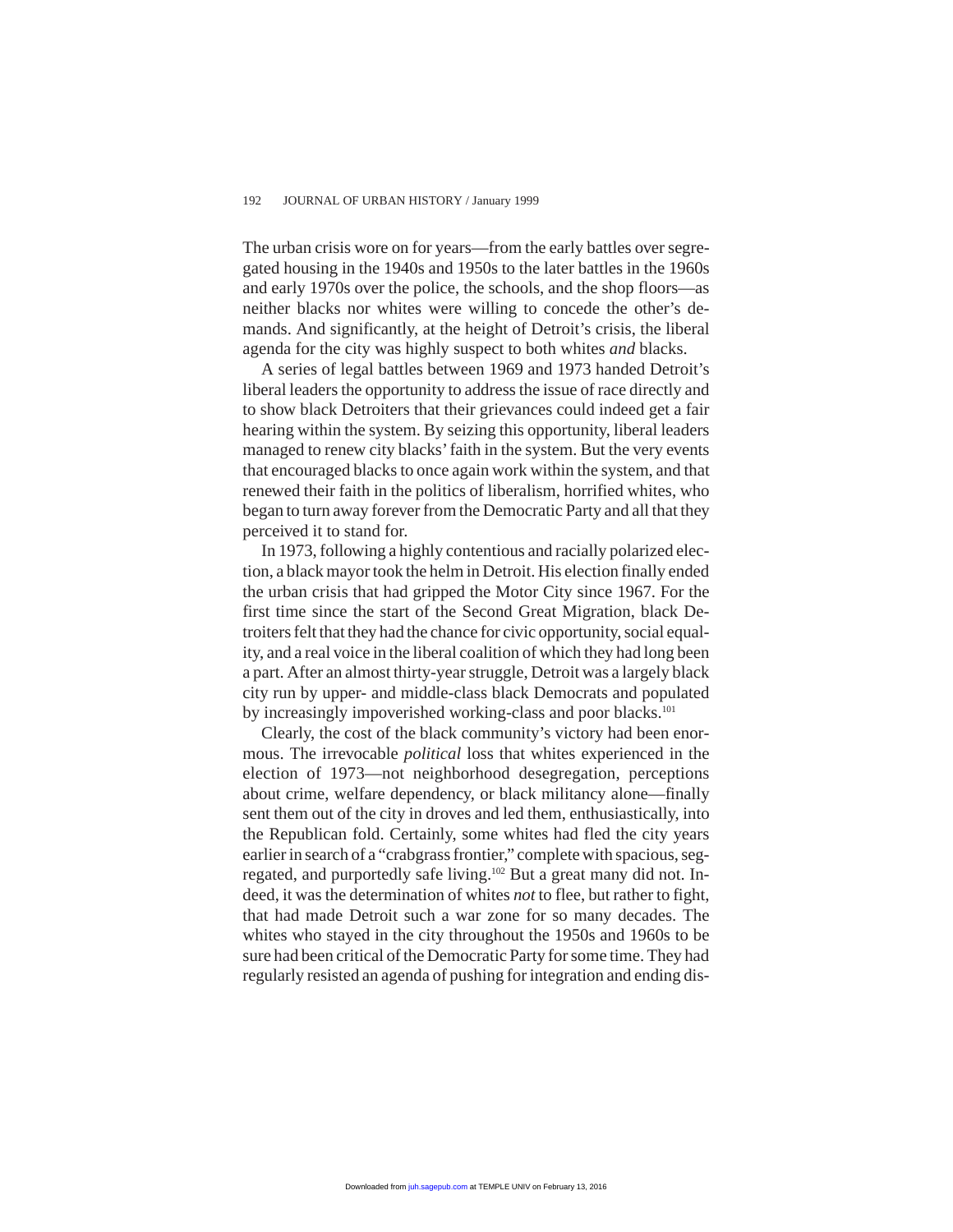crimination, and they had come to suspect, despite statistical evidence to the contrary, that liberal programs fueled crime and black dependency. But whites did not abandon liberalism or the inner city totally until they realized that blacks would now lead the liberal coalition and, thus, that the racial status quo was forever undone.

| <b>TABLE A.1</b><br><b>Crimes Committed in Detroit: 1975-1979</b> |         |         |         |         |         |  |  |
|-------------------------------------------------------------------|---------|---------|---------|---------|---------|--|--|
|                                                                   | 1975    | 1976    | 1977    | 1978    | 1979    |  |  |
| Murder                                                            | 607     | 662     | 478     | 498     | 451     |  |  |
| Rape                                                              | 1.425   | 1.230   | 1.277   | 1.288   | 1,369   |  |  |
| Robbery                                                           | 21,343  | 21,213  | 15,832  | 12,283  | 11.413  |  |  |
| Assault                                                           | 10.212  | 9.795   | 9.549   | 11.021  | 11.140  |  |  |
| <b>Burglary</b>                                                   | 46.261  | 44.647  | 35.742  | 32.574  | 32.701  |  |  |
| Larceny                                                           | 51,110  | 51,321  | 41,959  | 36,830  | 35,501  |  |  |
| Auto theft                                                        | 28.844  | 27,921  | 21,975  | 19,493  | 21.431  |  |  |
| <b>Total crime</b>                                                | 199.027 | 195,474 | 160.710 | 146.576 | 146.455 |  |  |

**APPENDIX**

SOURCE: "Total Crime and Prosecution Arrests—Twenty Five Year Comparison," The Detroit Police Department, Museum and Archives Unit.



**Figure A.1: Crimes Committed in Detroit: 1975-1979**

SOURCE: "Total Crime and Prosecution Arrests—Twenty Five Year Comparison," The Detroit Police Department, Museum and Archives Unit.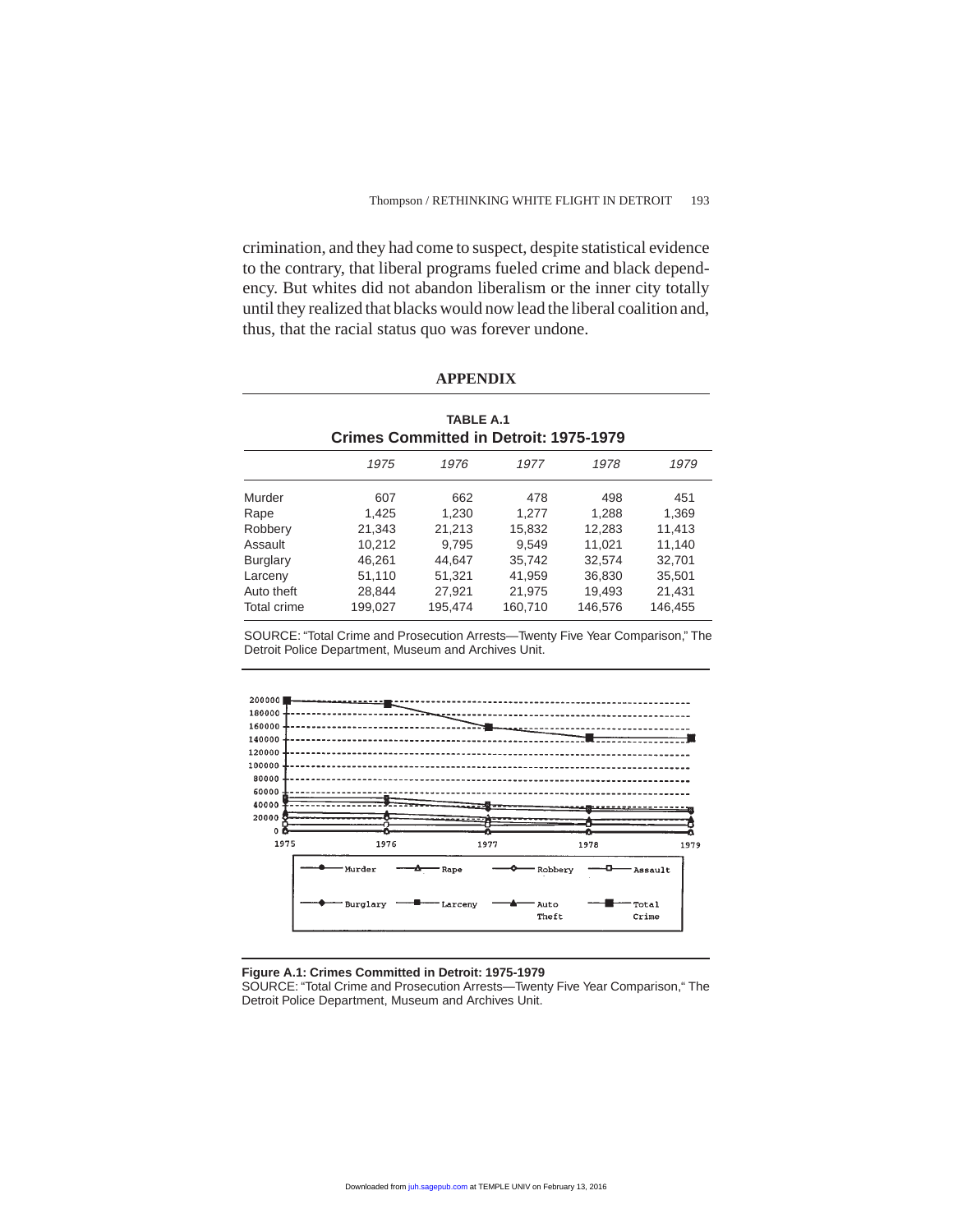## **NOTES**

1. Z'ev Chafets, "The Tragedy of Detroit,"*New York Times Magazine*, July 29, 1990, 23.

2. U.S. Department of Commerce, Bureau of the Census, *Summary Characteristics for Government Units and Standard Metropolitan Statistical Areas—Michigan*.

3. U.S. Department of Commerce, Bureau of the Census, *Local Population Estimates, 1984*.

4. Chafets, "The Tragedy of Detroit," 22.

5. Bryan Thompson and Robert Sinclair, *Metropolitan Detroit: An Anatomy of Social Change* (Cambridge, 1977), 14.

6. U.S. Department of Commerce, Bureau of the Census, *Summary Characteristics*.

7. Thompson and Sinclair, *Metropolitan Detroit*, 54.

8. U.S. Department of Commerce, Bureau of Statistics, *Statistical Abstract of the United States 1989*, 109th ed.

9. Chafets, "The Tragedy of Detroit," 23.

10. Wilbur Rich,*Coleman Young and Detroit Politics: From Social Activist to Power Broker* (Detroit, 1989), 241.

11. Interestingly, crime in the city of Detroit actually decreased between 1975 and 1979 when whites fled the city en masse (see appendix). But by 1980, the crime rate did begin to escalate dramatically. The increase in the use and trafficking of the drug crack cocaine explains much of this post-1980 rise in crime. Prior to 1965, city drug use was largely confined to heroin. Heroin, while highly addictive, was a depressant, and its users tended to be passive addicts who generally withdrew from their surroundings. After 1980, however, a new drug of choice emerged in the city—crack cocaine. While equally if not more addictive than heroin, cocaine was a stimulant. Cocaine addicts (particularly those on crack cocaine) tended to be far more agitated and aggressive than users of virtually any other drug. According to Sergeant Michael Lemon of the DPD (who joined the force in 1972), with the introduction of crack cocaine use after 1980 came a noticeable rise in child abuse, domestic violence, gang violence, and illegal guns in the city. Not surprisingly, with addiction and gangs came a rising crime rate. One gang called Young Boys Incorporated, formed in 1979, took over the city's drug trade. With this highly organized gang came an increase in drug-related robberies, assaults, and homicides. Lemon is of the opinion that by 1980, 50 percent of the city's homicides were drug related. Michael Lemon, telephone conversation with author, May 4, 1994.

12. As quoted in Chafets, "The Tragedy of Detroit," 51.

13. Jim Sleeper, *The Closest of Strangers: Liberalism and the Politics of Race in New York* (New York, 1990); Frederick Siegel, *Troubled Journey: From Pearl Harbor to Ronald Reagan* (New York, 1984); and Jonathan Rieder, *Canarsie: The Jews and Italians of Brooklyn against Liberalism* (Cambridge, 1985). For a more recent, and exaggerated, articulation of this position, see Frederick Siegel, *The Future Once Happened Here* (New York, 1997).

14. Sleeper, *The Closest of Strangers*, 102.

15. Siegel, *Troubled Journey*, 203.

16. Rieder, *Canarsie*, 77-8.

17. Sleeper, *The Closest of Strangers*, 92, 118-9.

18. Siegel, *Troubled Journey*, 265.

19. Siegel, *Troubled Journey*, 167.

20. Sleeper, *The Closest of Strangers*, 102.

21. Sleeper, *The Closest of Strangers, 101.*

22. Sleeper, *The Closest of Strangers, 90.*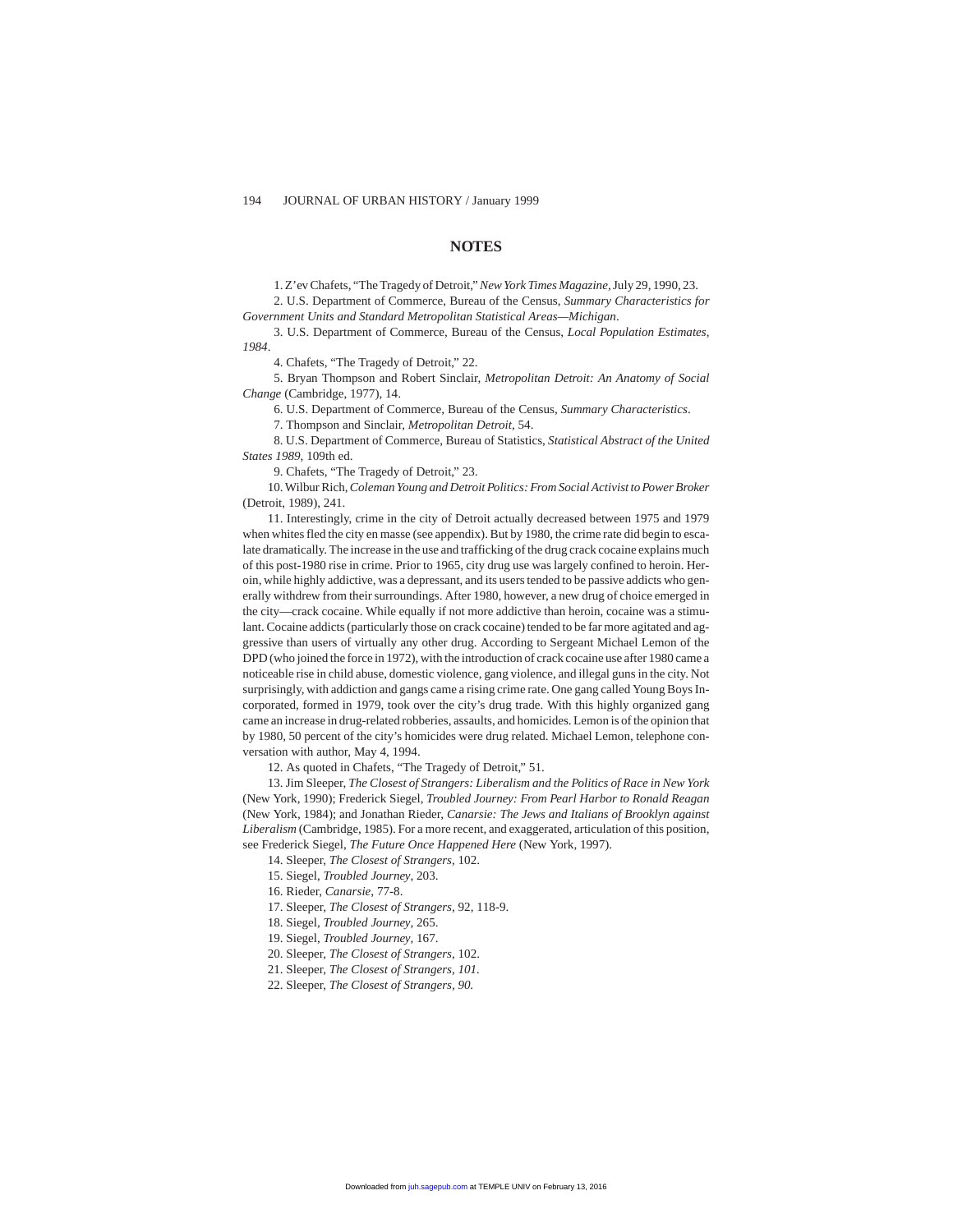23. Thomas J. Sugrue, *The Origins of Urban Crisis: Race and Inequality in Postwar Detroit* (New Jersey, 1996).

24. Sugrue, *The Origins*, 267.

25. For one of many dramatic examples of this, see the detailed story of one Easby Wilson's move to all-white Riopelle street. Sugrue, *The Origins*, 231-3.

26. Sugrue, *The Origins*, 5, 245.

27. Arnold R. Hirsch, *Making the Second Ghetto: Race and Housing in Chicago, 1940- 1960* (Cambridge, 1983).

28. For more on these battles in the city's schools, workplaces, courtrooms, and vis-à-vis law enforcement, see Heather Ann Thompson, "The Politics of Labor, Race, and Liberalism in the Auto Plants and the Motor City, 1940-1980" (Ph.D. diss., Princeton University, 1995). Also see Heather Ann Thompson, *Motor City Breakdown: The Politics of Race and Liberalism on the Streets and Shopfloors of Postwar Detroit* (forthcoming).

29. Thompson, *Motor City Breakdown.*

30. For a great deal of interesting information on the African American migration from south to north, as well as many U.S. census statistics on migration, see Marcus E. Jones, *Black Migration in the United States with Emphasis on Selected Central Cities* (Saratoga, CA, 1980); *The Kerner Report: The 1968 Report of the National Advisory Commission on Civil Disorders* (New York, 1988 ed.), 12.

31. Jones, *The Kerner Report*, 12.

32. As Sugrue notes, "Residents of Detroit's white neighborhoods abandoned their ethnic affiliations and found a new identity in their whiteness." And, as testimony to this, he offers striking evidence of the diverse ethnic backgrounds of the whites who sought membership and participation in homeowners associations formed to combat the desegregation of their neighborhoods. See Sugrue, *Origins of Urban Crisis*, 22, 211.

33. Some ethnic white Detroiters, particularly Jews and Poles, did not participate in the violent resistance to black mobility as actively as did other city whites. Indeed, in response to the ugly battles over integrating neighborhoods, in July 1968 the Detroit Archdiocese Priests Conference publicly advocated open housing. Stemming from this, in 1971, a "Black-Polish Conference" was established to further communication between these two groups. This Black-Polish Conference included 16 Board members, 225 members, as well as "4,000 interested persons," who subscribed to the belief that "Blacks and Poles share many problems and . . . by working together we can overcome these problems without losing our ethnic identities." From Donald I. Warren, "Black-Polish Conference Final Evaluation Report," May 5, 1973, The New Detroit Collection, Box 154, Walter Reuther Library of Labor and Urban Affairs, Detroit. Just as ethnic white support for integrated neighborhoods was extremely rare, so as was working-class activism across racial lines. One key exception to this was again Polish-African American unity, this time against the proposed razing of their integrated neighborhood, Poletown, to make way for a new General Motors complex during the late 1980s.

34. Arthur Kornhauser, *Detroit: As the People See It: A Survey of Attitudes in an Industrial City* (Detroit, 1952), 69. This is an invaluable survey of 593 men and women, both black and white, between May and August 1951. The group chosen came from a mathematically based representative cross section of the Detroit population. The majority of interviewees were between the ages of thirty-five and forty-four. Eighty-nine percent of the respondents were white, and 11 percent were black. White interviewers questioned white respondents, and black interviewers questioned black respondents. See the introduction and appendix for survey guidelines and controls.

35. Kornhauser, *Detroit, 75.*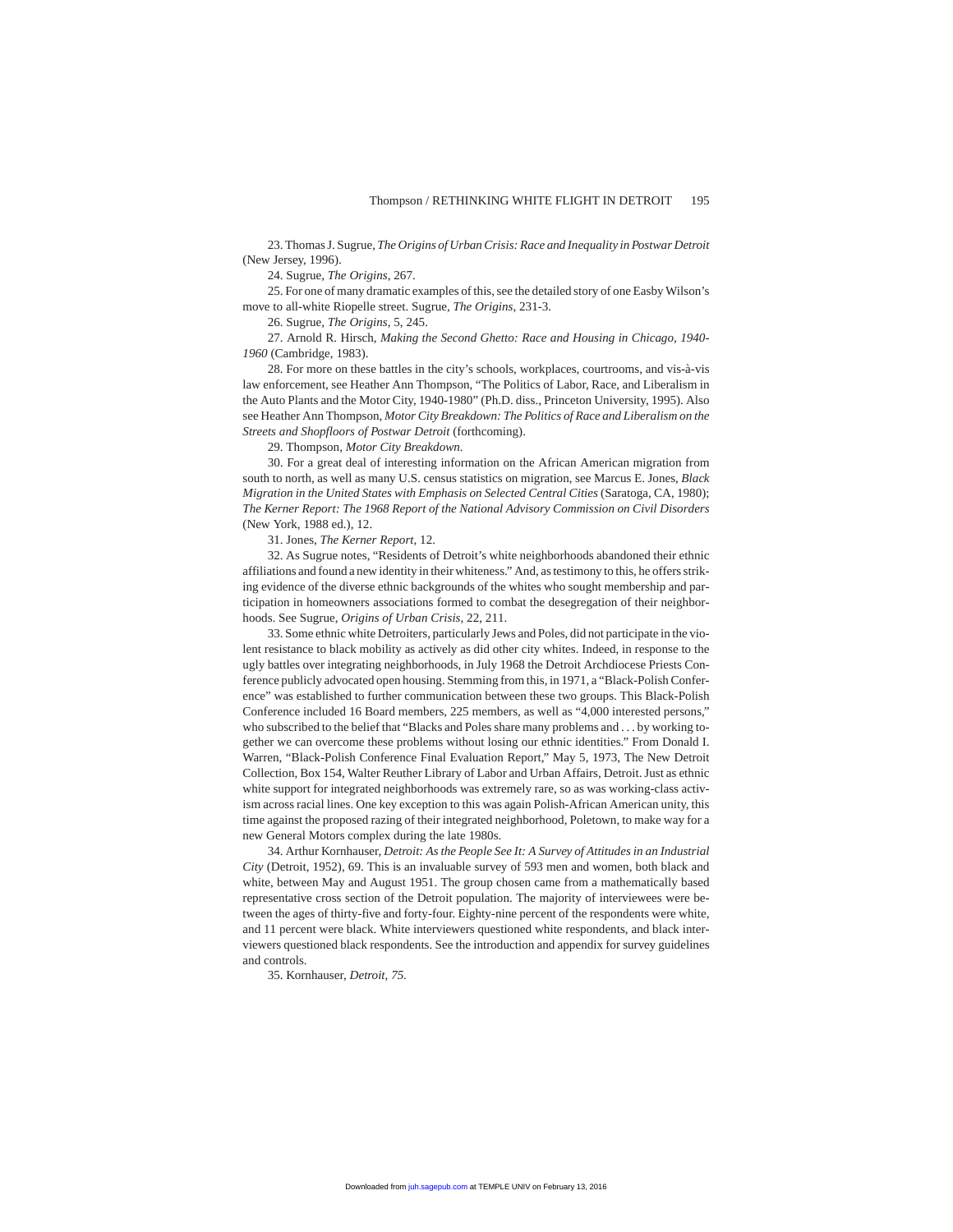36. Sugrue, *Origins of Urban Crisis*, 72.

37. Steve Babson, *Working Detroit: The Making of a Union Town* (New York, 1984), 158.

38. Kornhauser, *Detroit*, 62.

39. Kornhauser, *Detroit*, 102.

40. Kornhauser, *Detroit*, 33.

41. Kornhauser, *Detroit*, 100.

42. Kornhauser, *Detroit*, 21.

43. Kornhauser, *Detroit*, 122.

44. Kornhauser, *Detroit*, 122.

45. NAACP, Detroit Chapter, "White Police in Black Communities," in Wilma Hendrickson, *Detroit Perspectives: Crossroads and Turning Points* (Detroit, 1991), 451.

46. NAACP, "White Police," 452.

47. NAACP, "White Police," 456.

48. Kornhauser, *Detroit*, 176.

49. Cavanagh's electoral victory offers strong evidence of the ongoing struggle waged by both the black and the white communities to shape the postwar liberal agenda. As Sugrue in *Origins of Urban Crisis* points out of earlier decades in Detroit, "newly empowered Blacks and Whites in Detroit attempted to define and challenge—really to appropriate in their won terms—the New Deal State," 59.

50. "The American Crisis: A Liberal Looks at the Ashes of Dead Dreams and Issues a Manifesto for Survival," *The Detroit Free Press Magazine*, August 6, 1967. In The NAACP Collection, Part 1, Box 30, Walter Reuther Library of Labor and Urban Affairs, Detroit, Michigan.

51. B. J. Widick, *Detroit: City of Race and Class Violence* (Chicago, 1972), 155.

52. "Project Head Start: Questions and Answer Fact Sheet," The NAACP Collection, Part 2, Box 26-1, Series 1.

53. See Allen Matusow, *The Unraveling America: A History of Liberalism in the 1960's* (New York, 1984).

54. As Sugrue points out, numbers of middle-class blacks were able to move into relatively affluent neighborhoods such as Boston-Edison and Arden Park, but, as he also points out, "more than 80 percent of property in Detroit outside of the inner city (bounded by Grand Boulevard) fell under the scope of racial restrictions," making mobility exceedingly difficult. See Sugrue, *Origins of Urban Crisis*, 44, 204.

55. Social Planning Division, Detroit Planning Commission, *Employment Conditions in the Model Neighborhood, 1970*, July 21, 1970, The City of Detroit City Planning Commission Collection, Box 14.

56. See *Detroit Model Neighborhood Household Survey*, April-June, 1972, The City of Detroit City Planning Commission Collection, Box 14.

57. Michael Lipsey and David Olson,*Commission Politics: The Processing of Racial Crisis in America* (New Jersey, 1977), 348.

58. City of Detroit—Total Action against Poverty Application for Funding from the Office of Economic Opportunity—Community Action Program, January, 1965, The NAACP Collection, Part 2, Box 27-7.

59. Charter Revision Commission, *Who's on Welfare?*, June 11, 1971, The Charter Revision Commission Collection, Box 3. In the Burton Historical Collection, Detroit Public Library, Detroit, Michigan.

60. *Police Injury Cases*, Report, February 19, 1964, The Georgakas Collection, Box 3-1, Walter Reuther Library of Labor and Urban Affairs, Detroit, Michigan.

61. Ray Girardin, Speech, *The Police and the Community*, January 17, 1964, The Girardin Collection, Box 10, The Burton Historical Collection, Detroit Public Library, Detroit, Michigan.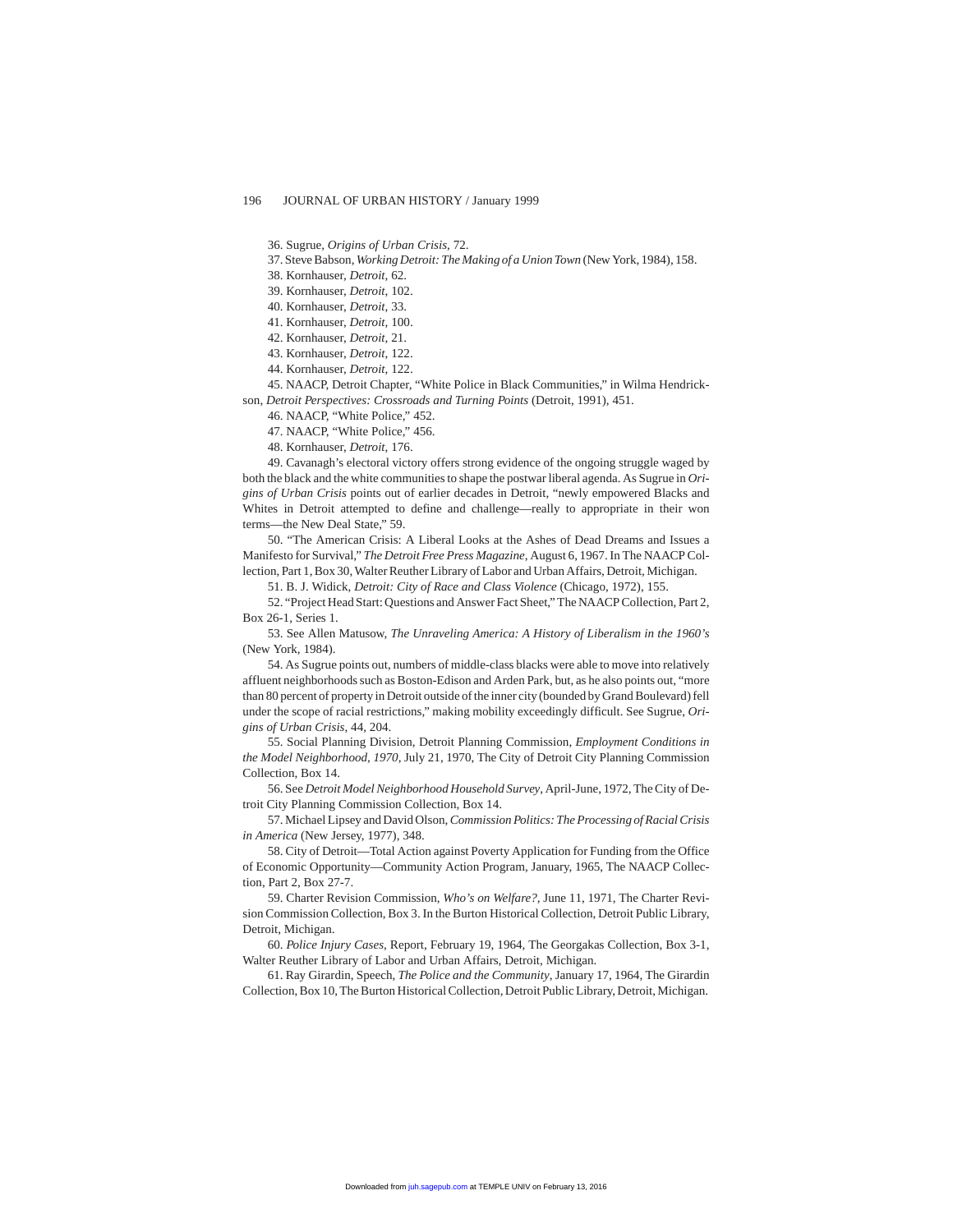62. The Detroit Police Department, *99th Annual Report: Statistical Annual Report for 1964*. In the Detroit Police Department, Museum and Archives Unit, Detroit, Michigan.

63. The Detroit Police Department, *102nd Annual Report*, 1967.

64. The Detroit Police Department, *110th Annual Report*, 1975.

65. The Detroit Police Department, *Annual Reports of 1964 and 1967*.

66. The Detroit Police Department, *Annual Report of 1965*.

67. The Detroit Police Department, *Annual Report of 1967*.

68. See Figure 2.

69. See "Major Crimes by Precinct," Detroit Police Department *Annual Report for 1955*. In the Detroit Police Department, Museum and Archives Unit. Detroit, Michigan.

70. City of Detroit, Total Action against Poverty Application to the OEO-CAP, January, 1965.

71. See report by Gebhard Long, William Deane Smith, David O. Porter, Delores Weber, and L. L. Loukopoulus, "Detroit Police Department—A Research Report on Previous Studies; Criminal Statistics; and Police Technology, Productivity, and Competence," May 1970. This exhaustive report includes seventy-four pages of text, sixty pages of graphs and tables, and a fortythree-page appendix. In the Kenneth Cockrel/Sheila Murphy Cockrell Collection, Box 37, The Walter Teuther Library of Labor and Urban Affairs, Detroit. Also see Loukopoulus, "The Detroit Police Department," and "The Detroit Police Department-Statistical Section," May 1970, an independent study conducted by the fact-finding team at Wayne State University and its Urban Studies Department, the Charter Revision Commission Collection, and at the Harlan Hatcher Graduate Library, University of Michigan, Ann Arbor.

72. Long, et al., "Detroit Police Department," 43.

73. Long, et al., "Detroit Police Department," 27.

74. Long, et al., "Detroit Police Department," 8.

75. Long, et al., "Detroit Police Department," 28.

76. Long, et al., "Detroit Police Department," 3.

77. Long, et al., "Detroit Police Department."

78. Sugrue, *Origins of Urban Crisis*, 188, 206.

79. Richard V. Marks, Memo for Commission Information and Action, The Georgakas Collection, Box 4-18.

80. Marks, Memo.

81. Leigins S. Moore, Letter to Rev. Charles Williams, February 19, 1965, The NAACP Collection, Part 2, Box 5-20.

82. Dr. Albert Wheeler, Speech, *The Negro Community and City Hall*, January 16, 1967, Delivered at the Michigan Civil Rights Commission Conference for Municipal Officials. In The NAACP Collection, Part 2, Box 19-21, Series 1.

83. Wheeler, *The Negro Community*, 3.

84. The Detroit Police Department, *Annual Reports of 1965 and 1971*.

85. *Detroit Free Press*, November 5, 1969.

86. Joseph Darden, *Detroit: Race and Uneven Development* (Philadelphia, 1987), 209.

87. *Detroit Free Press*, November 5, 1969.

88. *Detroit Free Press*, November 5, 1969.

89. *Detroit News*, November 4, 1969.

90. *Detroit News*, November 4, 1969.

91. Space constraints prevent me from detailing these cases—New Bethel One and Two, the murder trial and subsequent workmen's compensation trial of black autoworker James Johnson, Jr., and then three trials involving a man accused of attempting to murder several STRESS